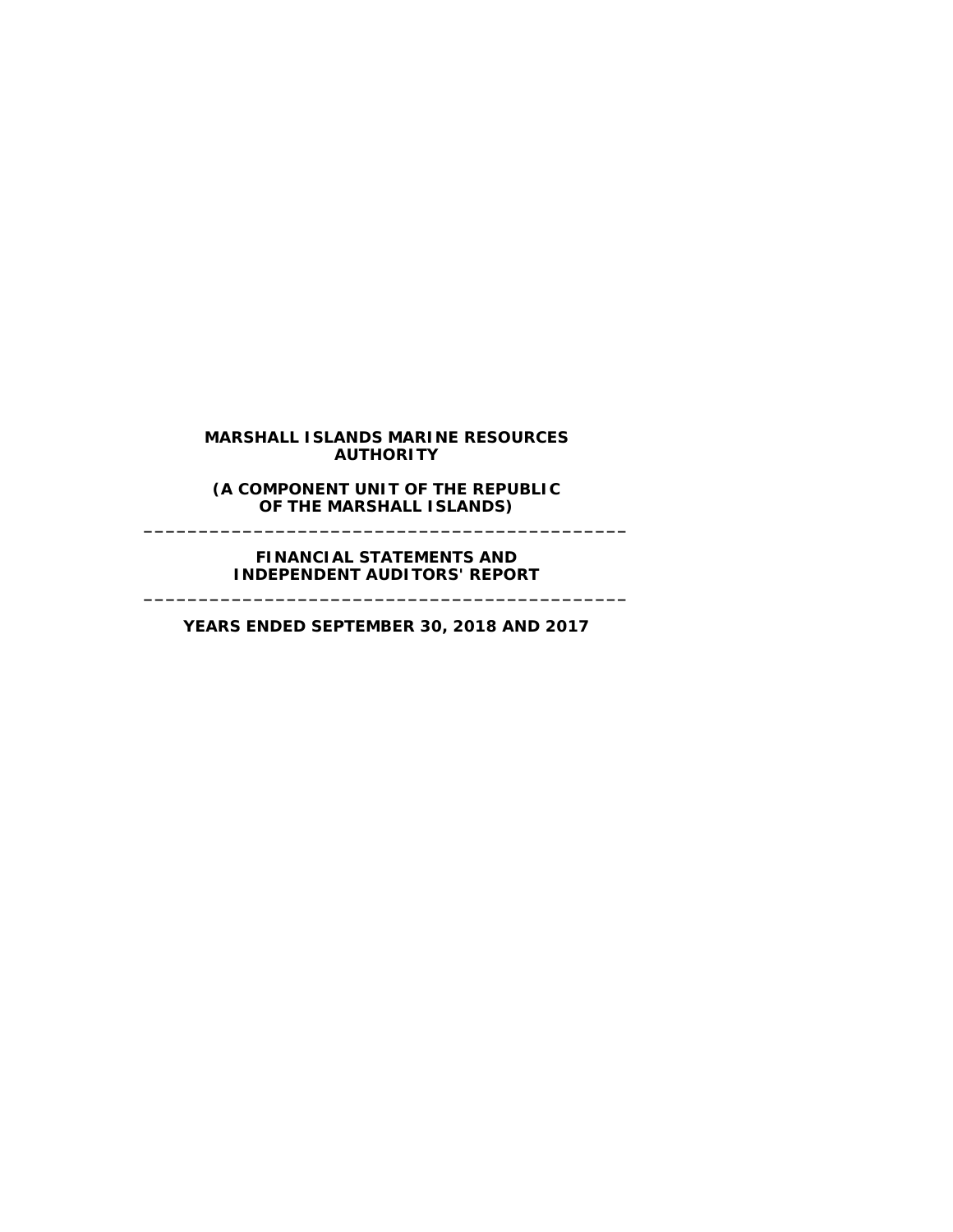Years Ended September 30, 2018 and 2017 Table of Contents

|          |                                                                                                                                                                                            | Page No. |
|----------|--------------------------------------------------------------------------------------------------------------------------------------------------------------------------------------------|----------|
| L.       | INDEPENDENT AUDITORS' REPORT                                                                                                                                                               | 1        |
| П.       | MANAGEMENT'S DISCUSSION AND ANALYSIS                                                                                                                                                       | 3        |
| HL.      | <b>FINANCIAL STATEMENTS</b>                                                                                                                                                                |          |
|          | Statements of Net Position                                                                                                                                                                 | 11       |
|          | Statements of Revenues, Expenses and Changes in Net Position                                                                                                                               | 12       |
|          | Statements of Cash Flows                                                                                                                                                                   | 13       |
|          | Notes to Financial Statements                                                                                                                                                              | 14       |
| $IV_{-}$ | INDEPENDENT AUDITORS' REPORT ON COMPLIANCE WITH<br><b>LAWS AND REGULATIONS</b>                                                                                                             |          |
|          | Independent Auditors' Report on Internal Control Over Financial<br>Reporting and on Compliance and Other Matters Based on an<br>Audit of Financial Statements Performed in Accordance With |          |
|          | Government Auditing Standards                                                                                                                                                              | 25       |
|          | Unresolved Prior Year Findings                                                                                                                                                             | 27       |
|          |                                                                                                                                                                                            |          |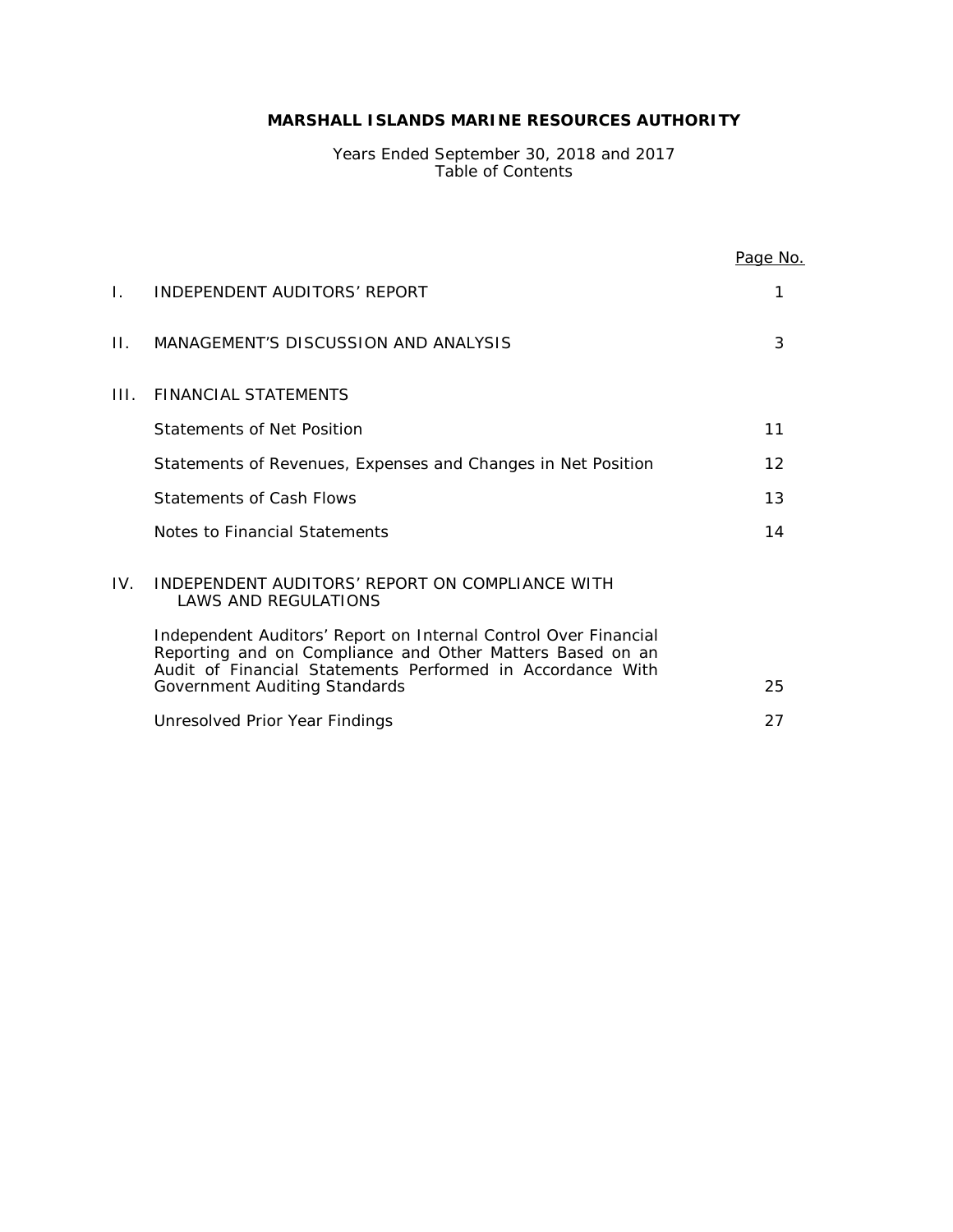# **Deloitte.**

Deloitte & Touche LLP 361 South Marine Corps Drive Tamuning, GU 96913-3973 USA

Tel: +1 (671) 646-3884 Fax: +1 (671) 649-4265

www.deloitte.com

# **INDEPENDENT AUDITORS' REPORT**

Board of Directors Marshall Islands Marine Resources Authority:

# **Report on the Financial Statements**

We have audited the accompanying financial statements of the Marshall Islands Marine Resources Authority (MIMRA), a component unit of the Republic of the Marshall Islands, which comprise the statements of net position as of September 30, 2018 and 2017, and the related statements of revenues, expenses and changes in net position and of cash flows for the years then ended, and the related notes to the financial statements.

# *Management's Responsibility for the Financial Statements*

Management is responsible for the preparation and fair presentation of these financial statements in accordance with accounting principles generally accepted in the United States of America; this includes the design, implementation, and maintenance of internal control relevant to the preparation and fair presentation of financial statements that are free from material misstatement, whether due to fraud or error.

# *Auditors' Responsibility*

Our responsibility is to express an opinion on these financial statements based on our audits. We conducted our audits in accordance with auditing standards generally accepted in the United States of America and the standards applicable to financial audits contained in *Government Auditing Standards*, issued by the Comptroller General of the United States. Those standards require that we plan and perform the audit to obtain reasonable assurance about whether the financial statements are free from material misstatement.

An audit involves performing procedures to obtain audit evidence about the amounts and disclosures in the financial statements. The procedures selected depend on the auditor's judgment, including the assessment of the risks of material misstatement of the financial statements, whether due to fraud or error. In making those risk assessments, the auditor considers internal control relevant to the entity's preparation and fair presentation of the financial statements in order to design audit procedures that are appropriate in the circumstances, but not for the purpose of expressing an opinion on the effectiveness of the entity's internal control. Accordingly, we express no such opinion. An audit also includes evaluating the appropriateness of accounting policies used and the reasonableness of significant accounting estimates made by management, as well as evaluating the overall presentation of the financial statements.

We believe that the audit evidence we have obtained is sufficient and appropriate to provide a basis for our audit opinion.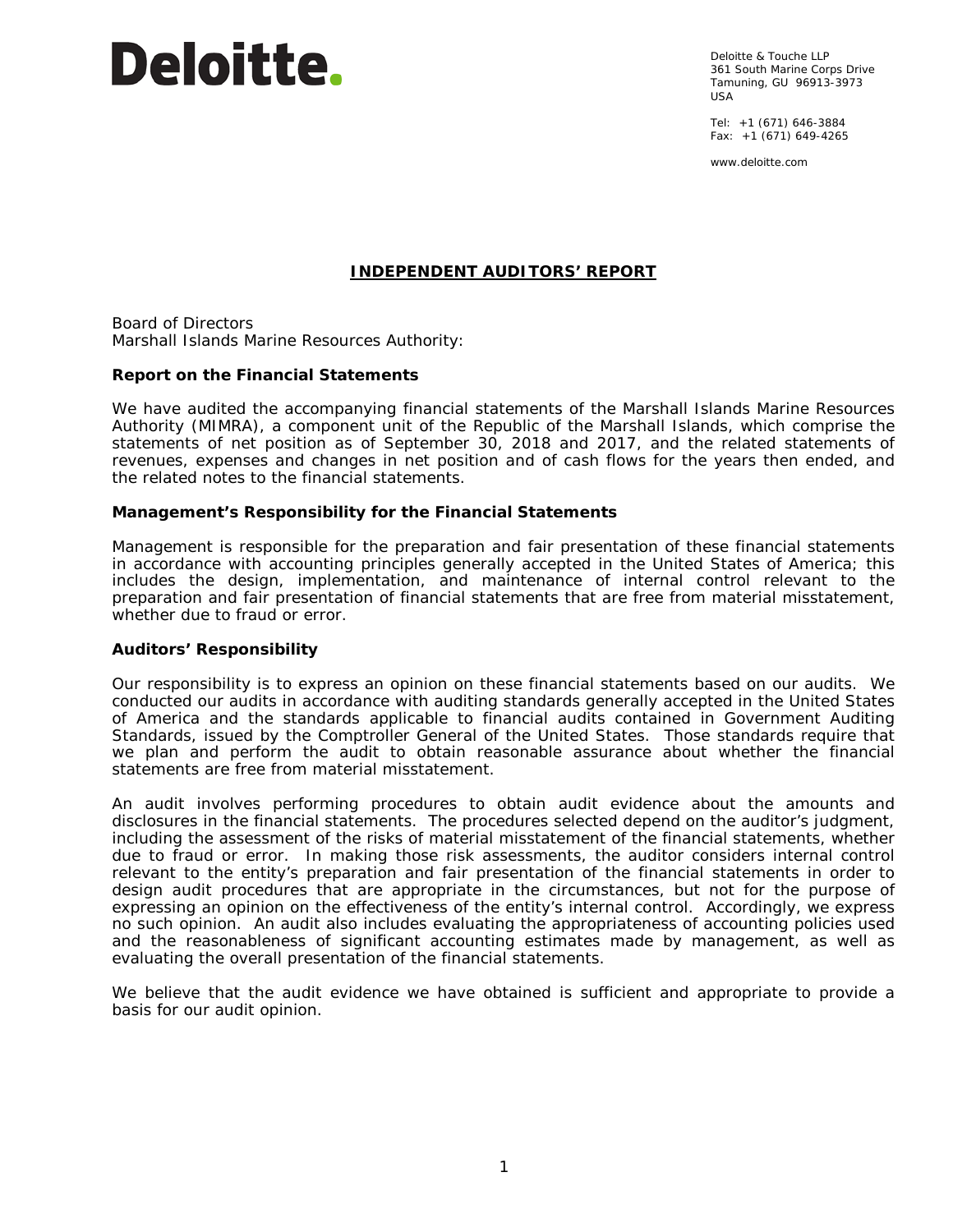# **Deloitte**.

# *Opinion*

In our opinion, the financial statements referred to above present fairly, in all material respects, the financial position of the Marshall Islands Marine Resources Authority as of September 30, 2018 and 2017, and the results of its operations and its cash flows for the years then ended in accordance with accounting principles generally accepted in the United States of America.

# *Other Matters*

# *Required Supplementary Information*

Accounting principles generally accepted in the United States of America require that the management's discussion and analysis on pages 3 to 10 be presented to supplement the financial statements. Such information, although not a part of the financial statements, is required by the Governmental Accounting Standards Board who considers it to be an essential part of financial reporting for placing the financial statements in an appropriate operational, economic, or historical context. We have applied certain limited procedures to the required supplementary information in accordance with auditing standards generally accepted in the United States of America, which consisted of inquiries of management about the methods of preparing the information and comparing the information for consistency with management's responses to our inquiries, the financial statements, and other knowledge we obtained during our audit of the financial statements. We do not express an opinion or provide any assurance on the information because the limited procedures do not provide us with sufficient evidence to express an opinion or provide any assurance.

# **Other Reporting Required by** *Government Auditing Standards*

In accordance with *Government Auditing Standards*, we have also issued our report dated June 5, 2019, on our consideration of MIMRA's internal control over financial reporting and on our tests of its compliance with certain provisions of laws, regulations, contracts, and grant agreements and other matters. The purpose of that report is solely to describe the scope of our testing of internal control over financial reporting and compliance and the results of that testing, and not to provide an opinion on the effectiveness of MIMRA's internal control over financial reporting or on compliance. That report is an integral part of an audit performed in accordance with *Government Auditing Standards* in considering MIMRA's internal control over financial reporting and compliance.

Harlell

June 5, 2019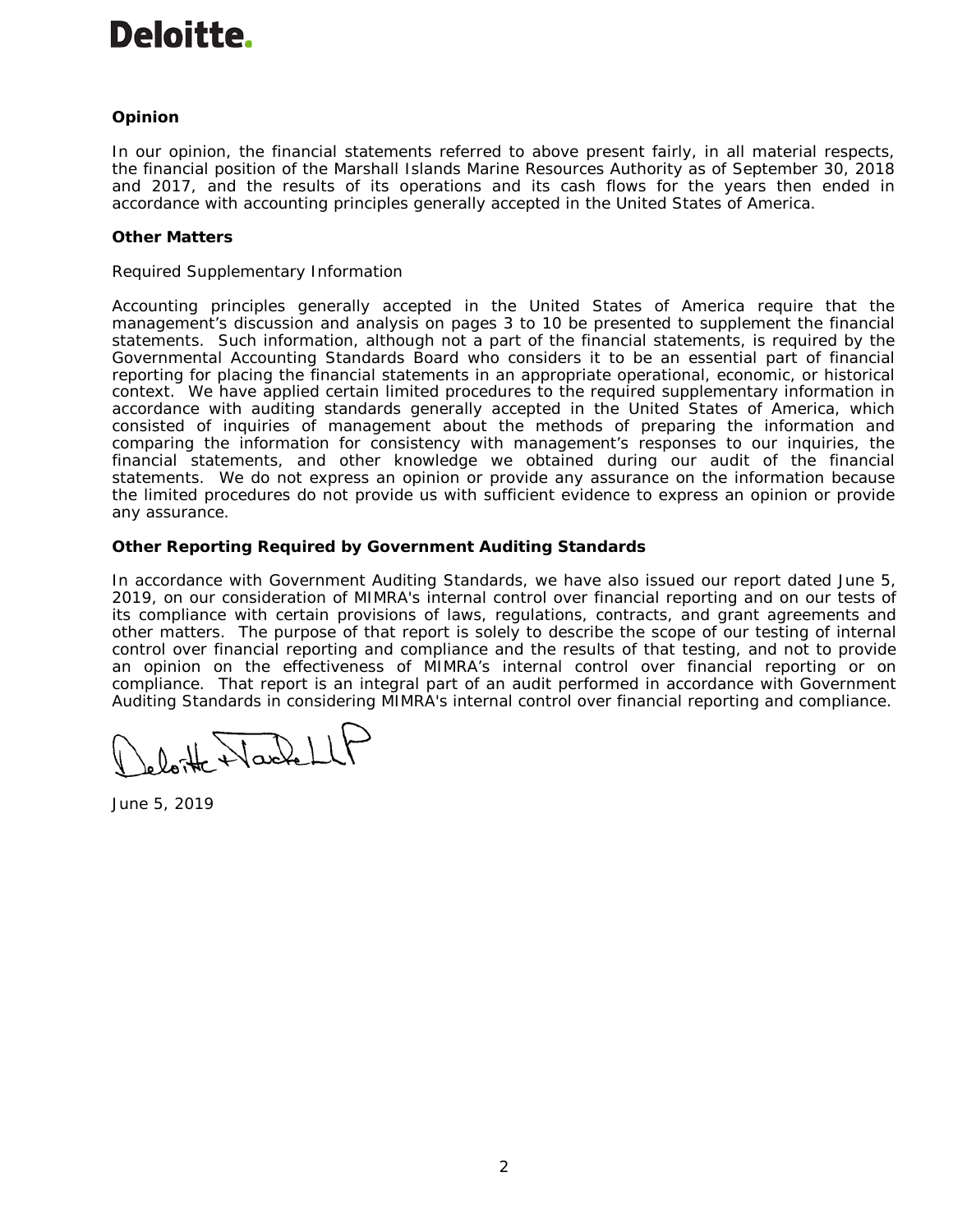Management's Discussion and Analysis September 30, 2018 and 2017

This section of the Marshall Islands Marine Resources Authority (MIMRA) annual financial report presents our discussion and analysis of MIMRA's financial performance for the fiscal year ending September 30, 2018. Please read it and verify any clarification to the financial statements, which follow this section. The below table summarizes the financial condition and operations of MIMRA for fiscal years 2018, 2017 and 2016.

(%)

#### **Statements of Net Position**

|                                                                                        | 2018                                   | 2017                                   | $\sqrt{2}$<br>Change | 2016                                   |
|----------------------------------------------------------------------------------------|----------------------------------------|----------------------------------------|----------------------|----------------------------------------|
| ASSETS:<br>Current and other assets<br>Capital assets<br>Investment in JV              | \$25,963,219<br>3,842,778<br>4,917,702 | \$25,170,217<br>1,965,793<br>6,209,153 | 3%<br>95%<br>(21%)   | \$35,141,562<br>1,183,609<br>5,298,919 |
| <b>Total Assets</b>                                                                    | \$34,723,699                           | \$33,345,163                           | 4%                   | \$41,624,090                           |
| LIABILITIES:<br>Current liabilities                                                    | \$<br>903,041                          | 909,837<br>$\mathsf{S}$                | $(0.7\%)$            | \$<br>394,715                          |
| <b>NET POSITION:</b><br>Net investment in capital assets<br>Restricted<br>Unrestricted | 3,842,778<br>740.780<br>29,235,100     | 1.965.793<br>692.160<br>29,777,373     | 95%<br>7%<br>(2%)    | 1,183,609<br>443,151<br>39,602,615     |
| <b>Total Net Position</b>                                                              | 33,820,658                             | 32,435,326                             | 4%                   | 41,229,375                             |
|                                                                                        | \$34,723,699                           | \$33,345,163                           | 4%                   | \$41,624,090                           |

# Statements of Revenue, Expenses and Changes in Net Position

|                                                                                                         |                                    |                           | $(\%)$                     |                           |
|---------------------------------------------------------------------------------------------------------|------------------------------------|---------------------------|----------------------------|---------------------------|
|                                                                                                         | 2018                               | 2017                      | Change                     | 2016                      |
| <b>REVENUES:</b><br><b>Operating Revenues</b><br><b>Capital Contributions</b><br>Non-Operating Revenues | \$33,938,061<br>153,875<br>779,393 | \$34,057,424<br>2,047,217 | $(0.4\%)$<br>100%<br>(62%) | \$31,666,145<br>2,122,087 |
|                                                                                                         |                                    |                           |                            |                           |
| <b>Total Revenues</b>                                                                                   | 34,871,329                         | 36,104,641                | $(3.4\%)$                  | 33,788,232                |
| EXPENSES:<br><b>Operating Expenses</b><br>Non-operating expenses                                        | 4,030,989<br>29,455,008            | 4,759,761<br>40,138,929   | (15%)<br>(27%)             | 3,520,937<br>26,285,938   |
| <b>Total Expenses</b>                                                                                   | 33,485,997                         | 44,898,690                | (25%)                      | 29,806,875                |
| Changes in net position                                                                                 | 1,385,332                          | (8, 794, 049)             | 84%                        | 3,981,357                 |
| Net position at beginning of year                                                                       | 32,435,326                         | 41,229,375                | 21%                        | 37,248,018                |
| Net position at end of year                                                                             | 33,820,658<br>S.                   | \$ 32,435,326             | 4%                         | \$41,229,375              |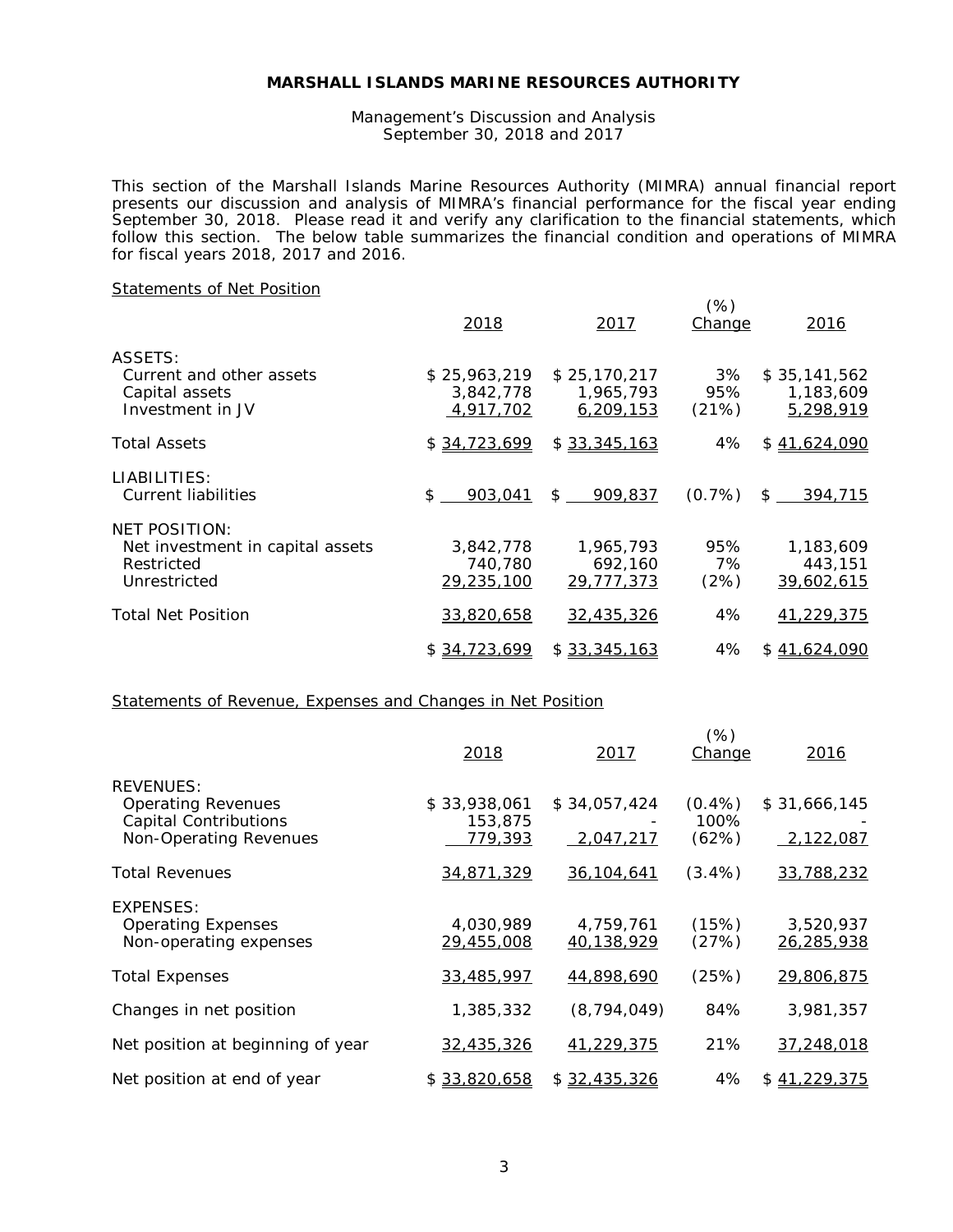#### Management's Discussion and Analysis, Continued September 30, 2018 and 2017

# **Overall analysis:**

Management's Discussion and Analysis for the year ended September 30, 2017 is set forth in MIMRA's report on the audit of financial statements, which is dated June 27, 2018. That Management Discussion and Analysis explains the major factors impacting the 2017 financial statements and can be obtained from MIMRA's Administrator via the contact information in page 10.

| REVENUE:                  | 2018 | 2017                                     | <u>Change</u> | 2016         |
|---------------------------|------|------------------------------------------|---------------|--------------|
| <b>Operating Revenues</b> |      | $$33.938.061$ $$34.057.424$ $$(119.363)$ |               | \$31.666.145 |

Operating revenues decreased by 0.4% due to the increase in allowance for doubtful accounts

#### **Detailed as follows:**

|                        | 2018         | 2017         | Change         | 2016         |
|------------------------|--------------|--------------|----------------|--------------|
| <b>VDS</b>             | \$25,842,384 | \$25,389,600 | 452,784<br>\$. | \$23,991,991 |
| Fishing rights         | 3,302,312    | 3,143,085    | 159,227        | 2,978,087    |
| Licensing/registration | 2,320,700    | 2,508,792    | (188, 092)     | 2,202,988    |
| Observers fees         | 826.797      | 815,987      | 10,810         | 544,040      |
| Boat charter fees      | 700,000      | 700,000      |                | 700,000      |
| Fishing violation      | 550,000      | 715,000      | (165,000)      | 380,000      |
| Transshipment fees     | 475,500      | 596,000      | (120, 500)     | 799,000      |
| <b>Others</b>          | 176,904      | 196,430      | (19,526)       | 70,039       |
|                        | 34, 194, 597 | 34,064,894   | 129,703        | 31,666,145   |
| Bad debts              | (256, 536)   | (7, 470)     | (249,066)      |              |
|                        | \$33,938,061 | \$34.057.424 | \$(119, 363)   | \$31,666,145 |

VDS and FISHING RIGHTS revenues have increased, which can be attributed to the increase in fishing days prices. LICENSING AND REGISTRATION revenues have decreased due to fewer transshipments that happened during the year. OBSERVERS FEES revenues have increased due to the observers trips, which required a 100% coverage of boats to be boarded by observers. BOAT CHARTER FEES revenues remain the same. FISHING VIOLATION FINES have decreased by 23%. This means that operators and master fishermen have been observing good fishing etiquette and lesser penalties were charged to fishing boats. TRANSSHIPMENT FEES have decreased by 20% due to some vessels looking for the more economical ports to berth besides Majuro, and which were closer to the fishing zones offering more fishing opportunities. On the other hand, OTHER revenues decreased by 10%. More donations were received in FY17 during the NOS Symposium hosted by the RMI.

|                           | <u> 2018</u> | <u>2017</u> | Change | (%) Change |
|---------------------------|--------------|-------------|--------|------------|
| TRANSSHIPMENT:            |              |             |        |            |
| No. of boats (PS/Carrier) | 468          | 560         | (92)   | (16%)      |

Due to the fewer numbers of boats berthing in the Marshall Islands lagoon, transshipment and registration fees decreased. Transshipment charges depend upon whether the boats are licensed or unlicensed. Licensed vessels are charged \$1,000 while unlicensed vessels are charged \$2,000 transshipment fees.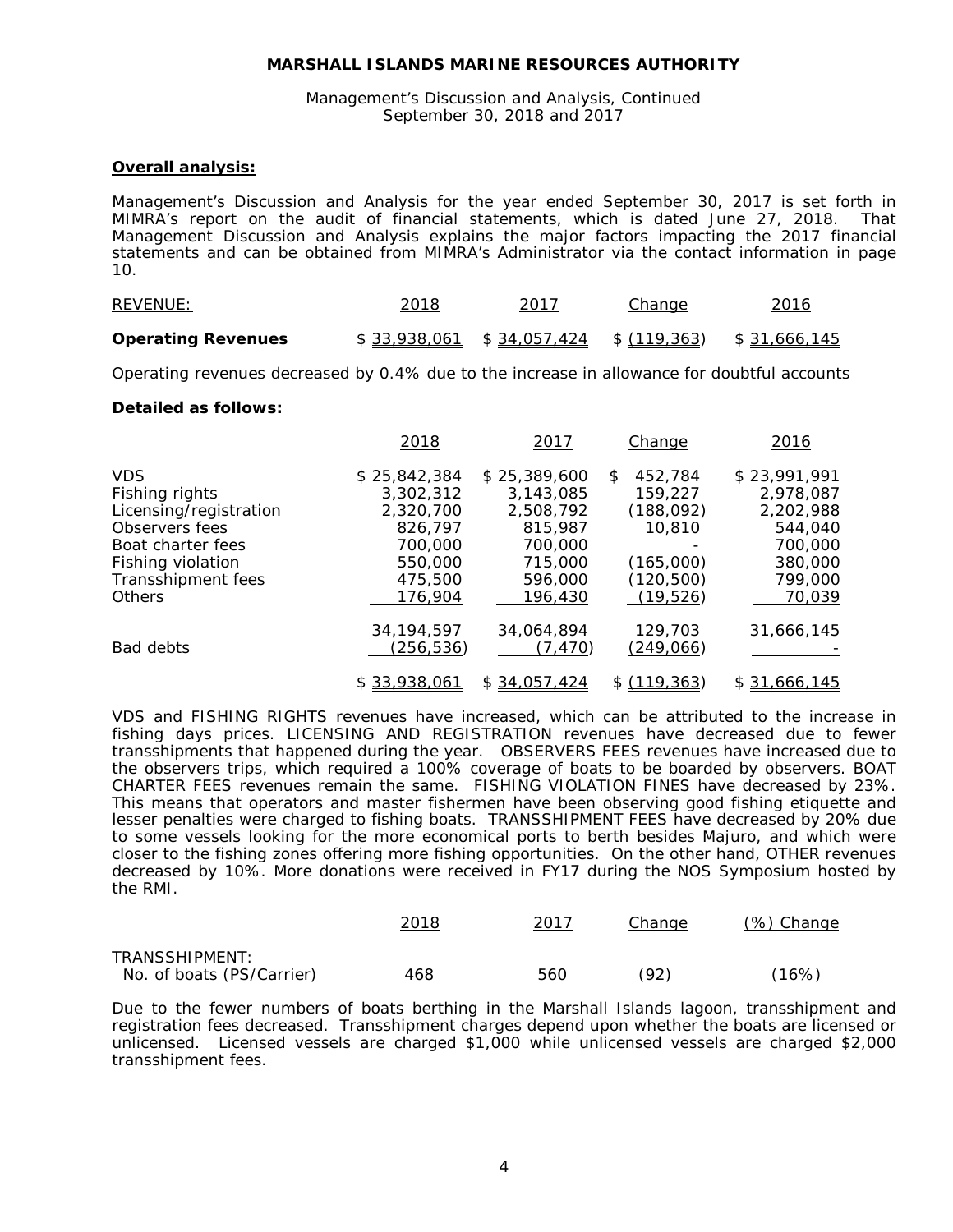# Management's Discussion and Analysis, Continued September 30, 2018 and 2017

|        |                                                                                                                                                                                                                                                                | 2018                                        | 2017                                                           | Change                                             | (%) Percent                                              |
|--------|----------------------------------------------------------------------------------------------------------------------------------------------------------------------------------------------------------------------------------------------------------------|---------------------------------------------|----------------------------------------------------------------|----------------------------------------------------|----------------------------------------------------------|
|        | <b>BOAT REGISTRATION:</b>                                                                                                                                                                                                                                      |                                             |                                                                |                                                    |                                                          |
| a.)    | Foreign Boats (Purse Seiner):<br><b>CHINA</b><br>$\bullet$<br><b>JAPAN</b><br>$\bullet$<br><b>KOREA</b><br>$\bullet$<br>PHILIPPINES (RD/TJ)<br>$\bullet$<br><b>TAIWAN</b><br>$\bullet$<br>PNG (Great Investment)<br>$\bullet$<br><b>OTHERS</b><br><b>TOTAL</b> | 8<br>25<br>26<br>13<br>23<br>11<br>9<br>115 | 6<br>25<br>34<br>$\overline{7}$<br>26<br>$\overline{2}$<br>110 | $\overline{2}$<br>(8)<br>6<br>(3)<br>$\frac{7}{5}$ | 33%<br>0%<br>(24%)<br>86%<br>(12%)<br>100%<br>350%<br>4% |
| b.)    | Domestic Boats (Purse Seiner):<br><b>KOO'S FISHING</b><br>$\bullet$<br><b>MIFCO</b><br>$\bullet$<br>PAN_Pacific<br><b>TOTAL</b>                                                                                                                                | 4<br>5<br>10                                | 4<br>1<br>5<br>10                                              |                                                    | 0%<br>0%<br>0%<br>0%                                     |
| c.)    | Japan Fisheries (Longline/Pole and Line):<br>POLE and LINE<br>LONGLINE<br><b>TOTAL</b>                                                                                                                                                                         | 23<br>9<br>32                               | 22<br>8<br>30                                                  | 1<br>$\frac{1}{2}$                                 | 4.5%<br>12.5%<br>6.6%                                    |
| $d.$ ) | DOMESTIC(Longline):<br>China Overseas<br>LianCheng Fisheries<br><b>TOTAL</b>                                                                                                                                                                                   | 8<br>23<br>$\overline{31}$                  | 9<br>$-32$<br>41                                               | (1)<br>(9)<br>(10)                                 | (11%)<br>(28%)<br>(24%)                                  |
| e.)    | CARRIER/BUNKER<br><b>Bunker</b><br>Carrier<br><b>TOTAL</b>                                                                                                                                                                                                     | 12<br>60<br>72                              | 24<br>69<br>93                                                 | (12)<br>(9)<br>(21)                                | (50%)<br>(13%)<br>(23%)                                  |
|        | <b>Grand Total</b>                                                                                                                                                                                                                                             | 260                                         | 284                                                            | (24)                                               | (8%)                                                     |

Above are the details of the boats registered in FY18. The net effect is 8% less registered boats in FY18 compared in FY17. On the other hand, aside from paying license fees, China, Japan, Philippines, PNG and Taiwan, have purchased Fishing Days for the current year amounting to \$5,632,000, which is equal to 512 days. Korea was also involved in the bidding process by PNA of which pooled days from member countries are offered. In FY18, the pooling days has contributed \$3,861,168, which is equal to 308 days, to the income generation. US Treaty through Forum Fisheries Agency has also contributed \$3,484,766 with estimated 300 equivalent days. Domesticbased companies, Koo's Fishing, MIFCO (joint venture) and Pan Pacific have contributed to the total VDS fishing days income of \$12,646,450, which is equivalent to 1,893 days.

Another domestic-based company, Marshall Islands Fishing Venture (MIFV) that operates China Overseas and Lian Cheng Fisheries had fewer registered boats in FY18 and contributed \$372,000 compared to \$468,000 in FY17. Bunkers and carriers also registered fewer boats in FY18 with equivalent revenues of \$720,000 compared to \$869,592 in FY17.

Overall, total revenues of \$34,717,454 (includes non-operating revenues) exceeded estimated revenues by \$4,527,454 (FY18 revenue budget of \$30,190,000), a favorable outcome even it is a decrease of 20% compared with the \$5,699,141 favorable result in FY17 (FY17 revenue budget of \$30,405,500).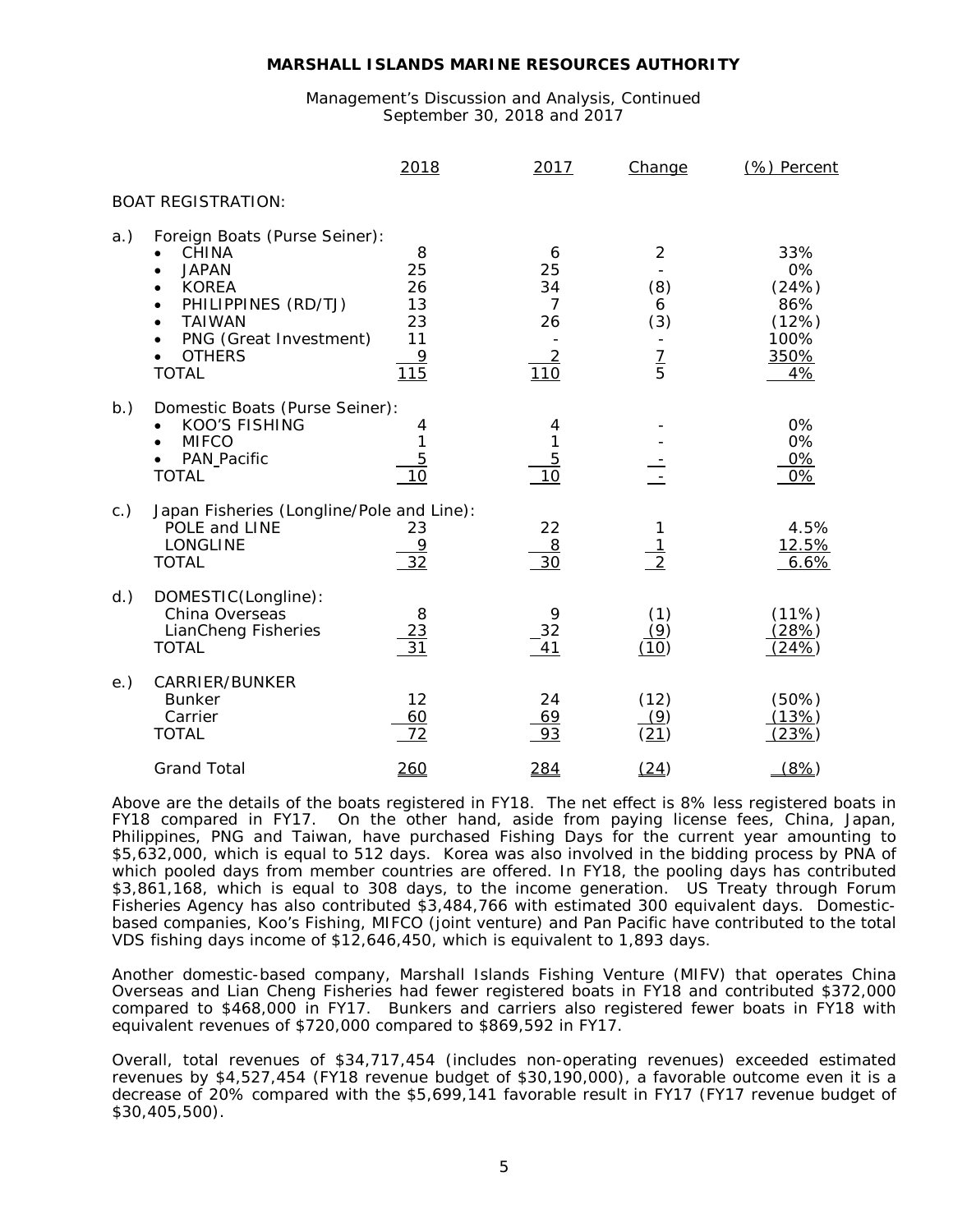Management's Discussion and Analysis, Continued September 30, 2018 and 2017

In FY18, total operating expense is \$4,030,989, a decrease of 15% from previous year, equivalent to \$728,772 difference. \$356,910 of the operating expense pertains to World Bank (WB) project expenses for operation and other projects such as Rei-Maanlok, boat charter, travel (overseas & domestic), consultancy fees, and meetings/conference/trainings. Thus, the net expenses for MIMRA operations were \$3,674,079, which is lower by 16% compared with the operating expense in FY17 but 11% higher compared with the FY16 operating expense amounting to \$3,274,925. Almost all of the operating expenses have gone down during the year except salaries and wages, contributions, professional fees, communications, freight and the noncash depreciation expense.

Contributions to RepMar in FY18 amounting to \$29,440,214 is lower than in FY17 transfer of \$40,129,700. This 27% decrease contributed to MIMRA's net income of \$1,385,332, an 83% increase from FY17 net loss of \$8,794,049.

MIMRA's financial condition as shown by the net position at end of the year shows an overall increase of 4% compared with FY17.

#### **Fund Analysis:**

At the end of FY18, MIMRA's combined cash funds (Savings and Current Account) amounted to \$18,710,050, which was slightly higher by 8% compared to \$17,310,570 at the end of FY17. The increase can be attributed to the collection from the domestic based fishing companies on the sale of VDS fishing and the slight increase in the fishing days price. The Contributions to RepMar decreased by \$10,689,486 from \$40,129,700 in FY17 to \$29,440,214 in FY18. This decrease, together with the lower operating expenses, contributed to the increase in the overall cash fund balance of MIMRA during the current year. Equity earnings from the joint venture decreased by 84% from \$910,234 in FY17 to \$148,763 in FY18. The joint venture has distributed dividends amounting to \$2,939,213, which were directly paid by the joint venture to RepMar and recorded by MIMRA as part of the Contributions to RepMar. Grants amounted to \$492,906 (World Bank Grant \$467,906 and TNC Grant \$25,000) in FY18 decreased by 36% in comparison to the \$772,879 in FY17. Interest income amounted to \$137,724 during the current year is lower by 48% compared to the \$264,104 in FY17, which also affected the overall cash fund balances of MIMRA in FY18.

# **Budget Variances:**

Actual total revenues, including both operating and non-operating revenues, generated in FY18 were \$34,717,454 compared to the budgeted total revenues in FY18 of \$30,190,000. The result was favorable by as much as \$4,527,454 but 20% lower compared to the final budget of the same year. Actual expenses, including contributions to RepMar and other contributions, in FY18 amounted to \$33,938,061 compared to the budget of \$32,677,784, which represents unfavorable variance of \$1,260,277 or 3.95%.

#### **Capital Asset:**

At the end of the FY18, MIMRA has a net investment in capital asset of \$3,842,778 compare to FY17 for \$1,965,793, a 95% increase equals to \$1,876,985. The table below indicates an excellent standing of the MIMRA capital assets. Details of addition and disposal are also shown at the table below.

|                                                      | <u> 2018</u>                        | 2017                                 | <u> 2016</u>                         |
|------------------------------------------------------|-------------------------------------|--------------------------------------|--------------------------------------|
| Depreciable assets<br>Less: Accumulated Depreciation | \$1.593.084<br>(966,206)<br>626.878 | \$1,388,825<br>(940, 790)<br>448,035 | \$1,161,979<br>(856, 870)<br>305,109 |
| Construction in Progress                             | 3,215,900                           | 1,517,758                            | 878,500                              |
|                                                      | \$3.842.778                         | \$1.965.793                          | 1.183.609                            |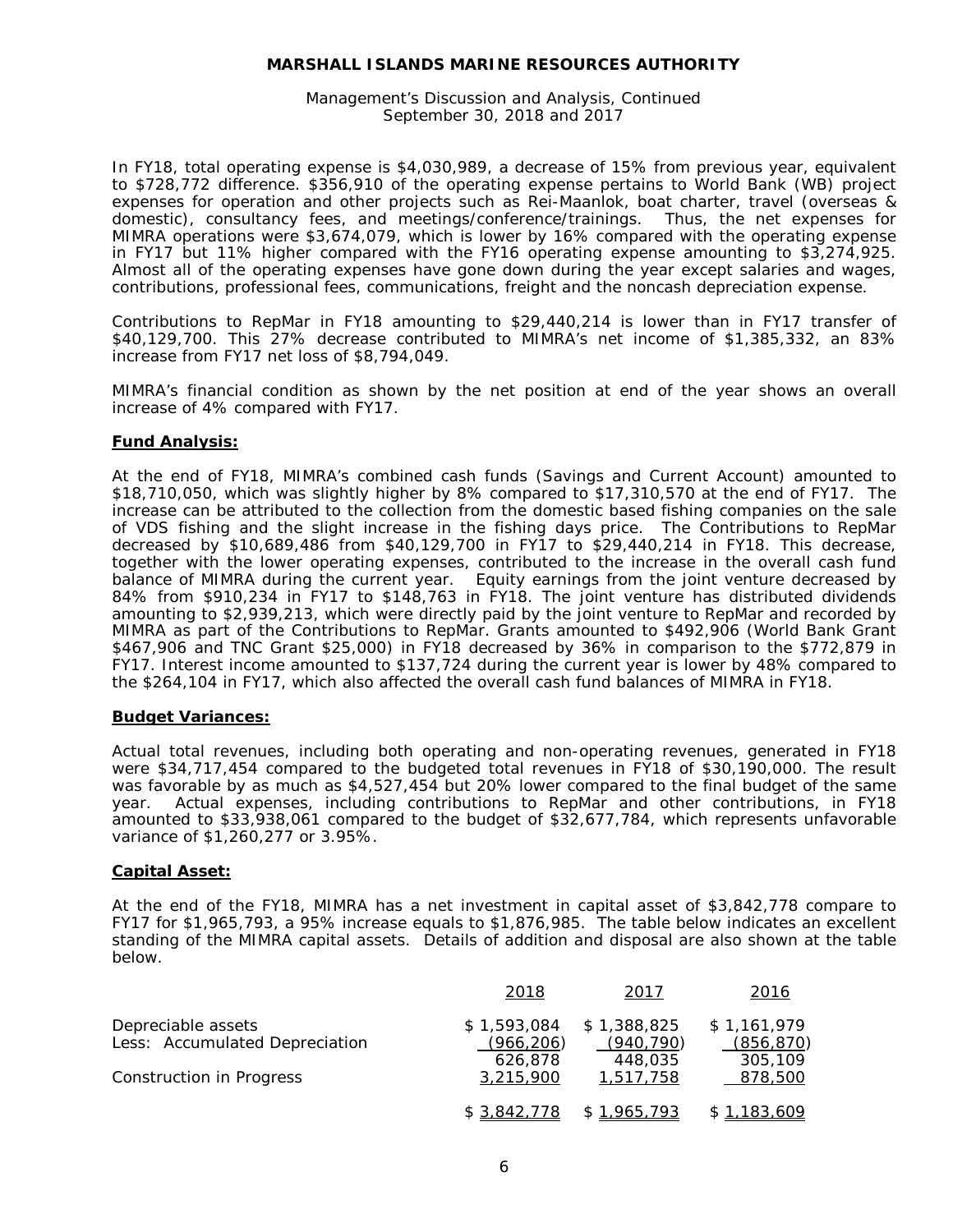Management's Discussion and Analysis, Continued September 30, 2018 and 2017

FY18 capital asset additions and disposals include:

|               |                                                                                                              | Addition                                           | <b>Disposal</b>     | <u>Net</u>                                             |
|---------------|--------------------------------------------------------------------------------------------------------------|----------------------------------------------------|---------------------|--------------------------------------------------------|
| $2_{-}$<br>4. | 1. Equipment<br><b>Vehicles</b><br>3. Equipment improvements<br>Motorboats<br>5. MIMRA building construction | 226,736<br>125,134<br>13,218<br>5,400<br>1,698,142 | \$126,779<br>39,450 | \$<br>99.957<br>85,684<br>13,218<br>5,400<br>1,698,142 |
|               | TOTAL                                                                                                        | \$2.068.630                                        | \$166,229           | \$1,902,401                                            |

For additional info concerning capital assets, please see note 6 to the financial statement.

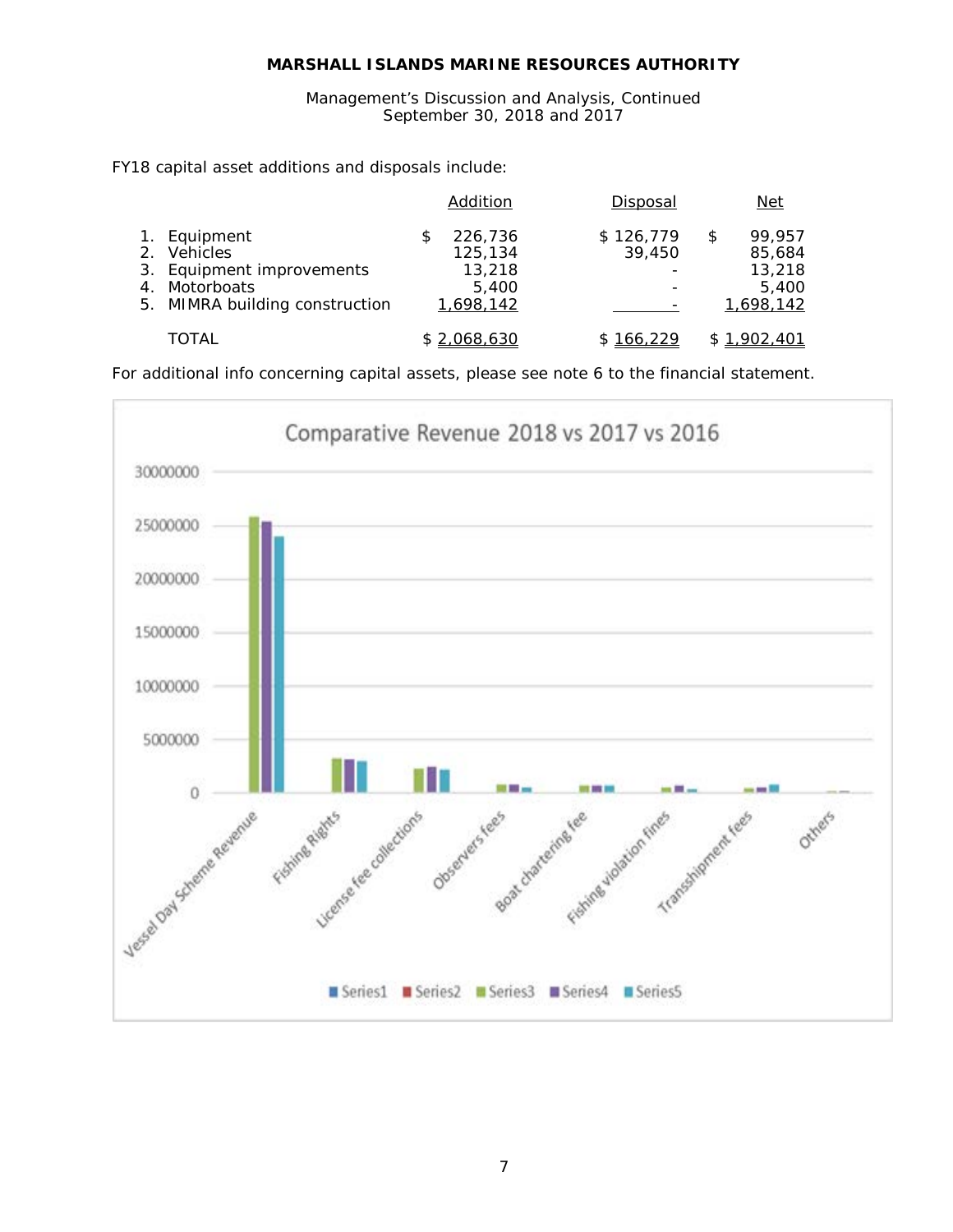# Management's Discussion and Analysis, Continued September 30, 2018 and 2017

|              |                            | 2018             | 2017             | 2016             |
|--------------|----------------------------|------------------|------------------|------------------|
|              |                            |                  |                  |                  |
| $\mathbf{1}$ | Vessel Day Scheme Revenue  | \$<br>25,842,384 | \$<br>25,389,600 | \$<br>23,991,991 |
| 2            | Fishing rights             | 3,302,312        | 3,143,085        | 2,978,087        |
|              | Licensing and registration |                  |                  |                  |
| 3            | fees                       | 2,320,700        | 2,508,792        | 2,202,988        |
| 4            | Observers fees             | 826.797          | 815,987          | 544,040          |
| 5.           | Boat charter fees          | 700,000          | 700,000          | 700,000          |
| 6            | Fishing violation fines    | 550,000          | 715,000          | 380,000          |
| 7            | Transshipment fees         | 475,500          | 596,000          | 799,000          |
| 8            | <b>Others</b>              | 176,904          | 196,430          | 70,039           |
| 9            | <b>Total Revenues</b>      | 34, 194, 597     | 34,064,894       | 31,666,145       |
|              | Bad debt expenses          | (256, 536)       | (7, 470)         |                  |
|              | Net Revenues               | 33,938,061       | \$<br>34,057,424 | \$<br>31,666,145 |
|              |                            |                  |                  |                  |

Overall Change (FY18 vs FY17)  $$$  (119,233) -0.35%

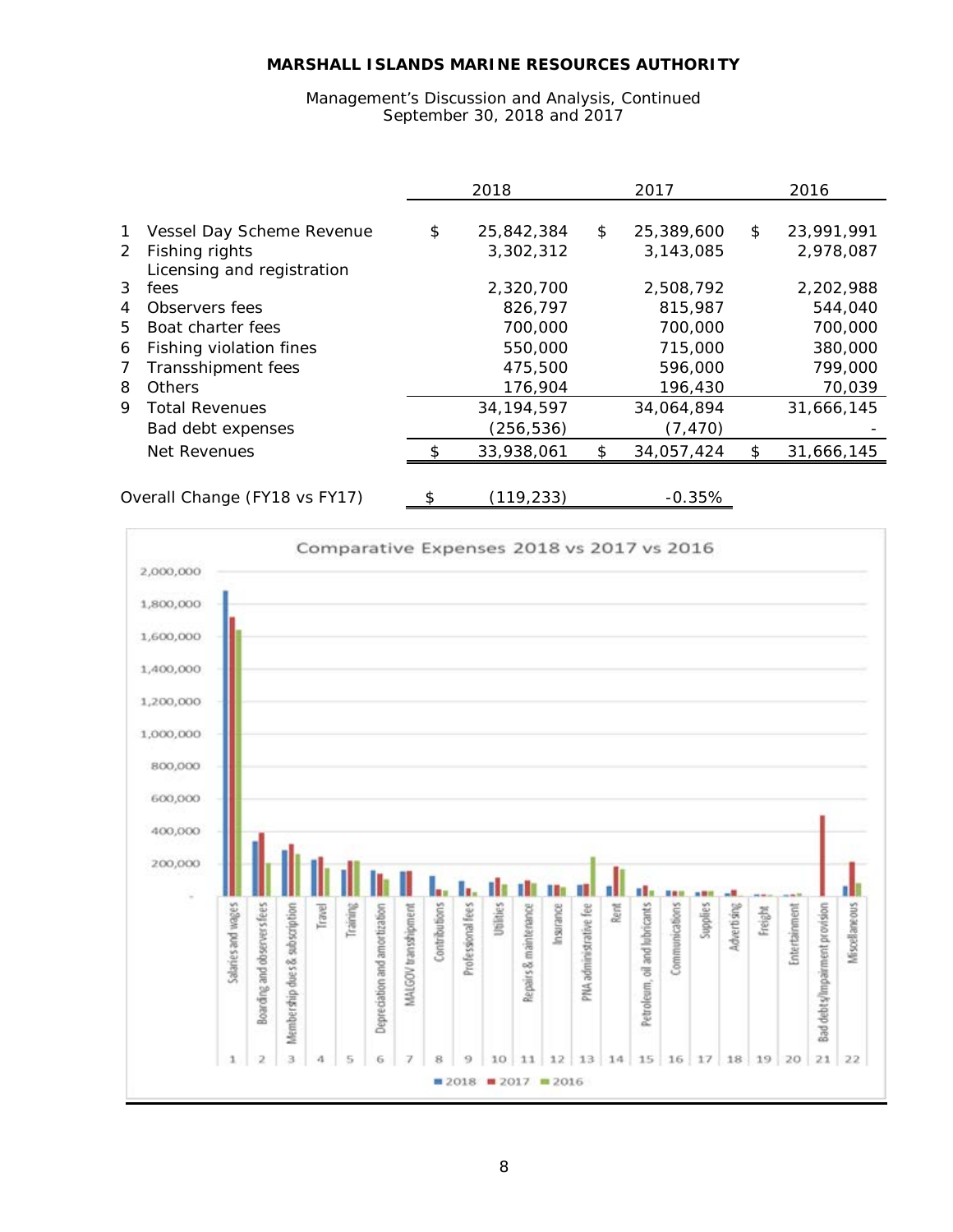Management's Discussion and Analysis, Continued September 30, 2018 and 2017

|                |                                                  | 2018             | 2017                          | 2016            |
|----------------|--------------------------------------------------|------------------|-------------------------------|-----------------|
| 1              | Salaries and wages                               | \$1,882,955      | \$1,721,637                   | 1,642,751<br>\$ |
| 2              | Boarding and observers fees<br>Membership dues & | 340,825          | 391,391                       | 207,640         |
| 3              | subscription                                     | 286,978          | 322,266                       | 261,329         |
| 4              | Travel                                           | 225,326          | 245,248                       | 173,553         |
| 5              | Training                                         | 163,779          | 221,444                       | 218,552         |
| 6              | Depreciation and amortization                    | 160,414          | 140,754                       | 107,421         |
| $\overline{7}$ | Transshipment inspectiob                         | 154,800          | 157,200                       |                 |
| 8              | Contributions                                    | 127,997          | 177,160                       | 60,666          |
| 9              | Professional fees                                | 96,122           | 51,550                        | 25,000          |
| 10             | <b>Utilities</b>                                 | 90,240           | 116,532                       | 74,703          |
| 11             | Repairs & maintenance                            | 76,624           | 97,359                        | 82,433          |
| 12             | Insurance                                        | 70,212           | 70,445                        | 58,010          |
| 13             | PNA administrative fee                           | 69,893           | 77,978                        | 242,265         |
| 14             | Rent                                             | 65,844           | 186,968                       | 168,885         |
| 15             | Petroleum, oil and lubricants                    | 49,011           | 69,295                        | 36,316          |
| 16             | Communications                                   | 36,619           | 34,315                        | 34,025          |
| 17             | Supplies                                         | 25,464           | 33,377                        | 33,381          |
| 18             | Advertising                                      | 21,048           | 40,096                        | 6,747           |
| 19             | Freight                                          | 13,947           | 11,018                        | 9,057           |
| 20             | Entertainment                                    | 8,521            | 11,869                        | 18,227          |
| 21             | Impairment loss                                  |                  | 500,000                       |                 |
| 22             | Miscellaneous                                    | 64,370           | 81,859                        | 59,977          |
|                | <b>Total Operating Expense</b>                   | 4,030,989<br>\$  | $\mathfrak{S}^-$<br>4,759,761 | 3,520,937<br>\$ |
|                | Overall change (FY18 vs FY17)                    | (728, 772)<br>\$ | (15%)                         |                 |
|                |                                                  |                  |                               |                 |

# **Economic Factors and Next year Budgets and Rates**

The budget has been formulated and approved by the MIMRA Board for FY19. Projected revenues, both operating and non-operating, are \$33,812,500, while projected expenses, including contributions to RepMar, are \$32,677,784 (\$27,550,000 for RMI General Fund and Transfer Outothers). A 20% increase is provided in the operating expenses projection compared in FY17 due to the transfer of office to the new headquarters. The projected operating expenses includes World Bank Project related expenses amounting to \$1,005,000. The 15% across the board increase approved by the MIMRA Board are for employee contract renewals and new contracts in FY19. Travel expenses, both international and domestic, will depend on how it will be funded, but for unfunded trips, MIMRA will shoulder the cost. Some domestic travels covered by grants that were approved and released to MIMRA in previous years, will be used in FY19. International travel shall be limited to externally funded travel unless, in certain cases, where MIMRA shall match the travel expenses. Supplemental budget amounting to \$1,000,000 for FY19 has also been approved. The funds will be taken out from the enforcement fund as discussed by the Board during one of the board meetings. This amount will be used for outer-islands fish base renovation and equipment acquisition.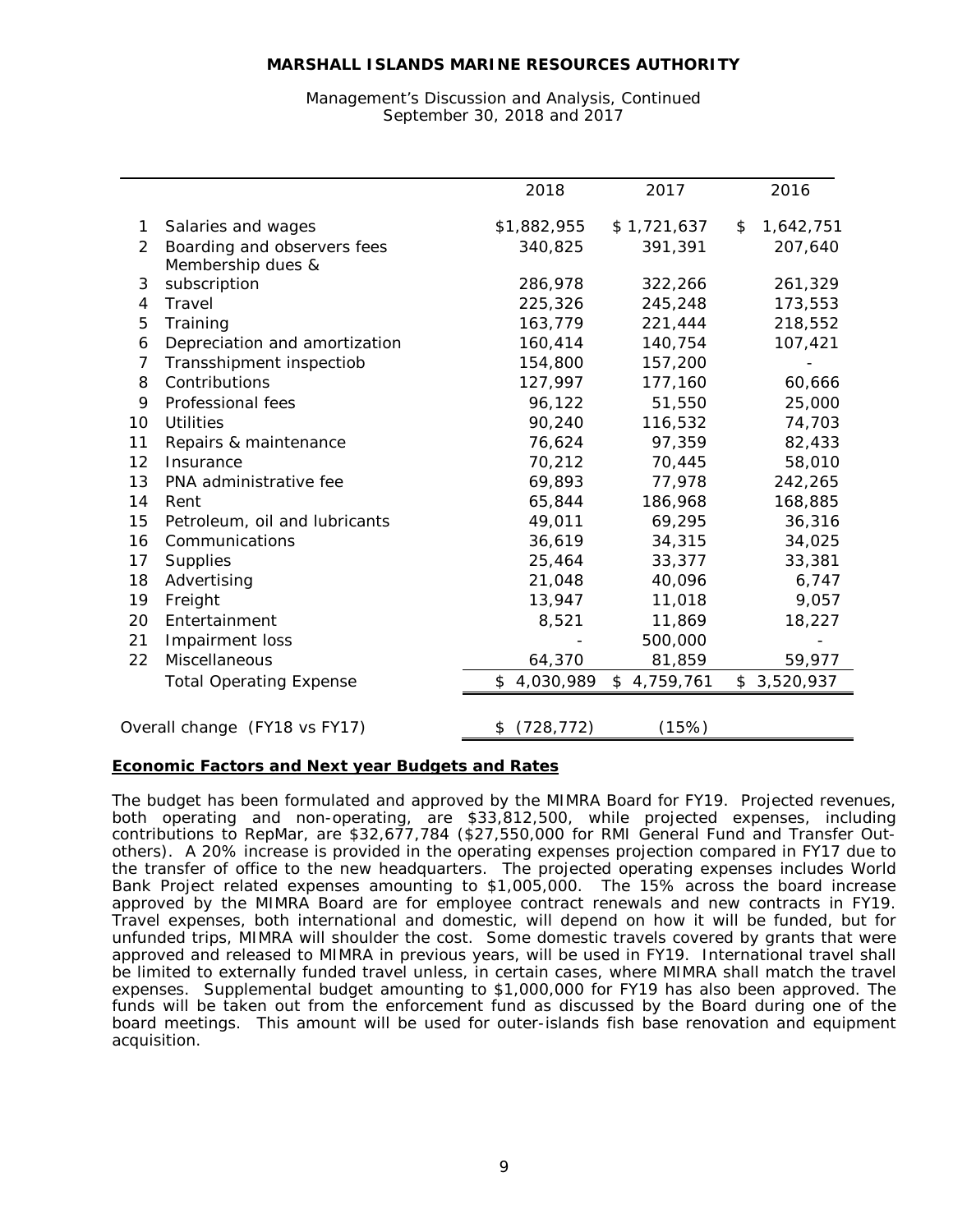#### Management's Discussion and Analysis, Continued September 30, 2018 and 2017

The continuing up and down prices of fuel in the world market also affected the Marshall Islands. The Marshall Islands still has the highest fuel prices in the Micronesia by at least an average of 23% of the pump prices. Commodities in the island continue to have high prices compared to that in the previous years, including the cost of utilities. MIMRA's cost saving and conservation measures adopted in FY11 is still adopted in the formulation of the FY19 budget. As mentioned above, salaries and wages have an approved 15% increase across the board, by the MIMRA Board of Directors. Some positions are still to be filled thus budget for new hires is also provided.

Though climate change is a continuing factor that would affect MIMRA's revenue generation, FAD closure is also an aspect that affects the revenue collections of MIMRA, especially on the transshipment revenue. FAD closure, means fewer boats berthing in Majuro. Bilateral agreements with MIMRA between Japan, China, Taiwan, PNG and Philippines were signed with matching Fishing Days incorporated therein as part of the agreements. Korea did not register the members' vessels under Korea Fishing Association as practiced, but instead, the members registered their vessels as individual companies and preferred to be in the VDS pooling. The companies also signed an agreement with MIMRA. These will be a boost to the revenue generation for FY19.

#### **Contacting MIMRA's financial management**

This financial report is designed to provide our beneficiaries and others a general overview of MIMRA's finances and to demonstrate its accountability for the money it collects. If you have questions about this report or need additional financial information, contact the Administrator, P.O. Box 175, Majuro, MH 96960 or via our website [mimra.com.](mailto:mimra.@ntamar.net)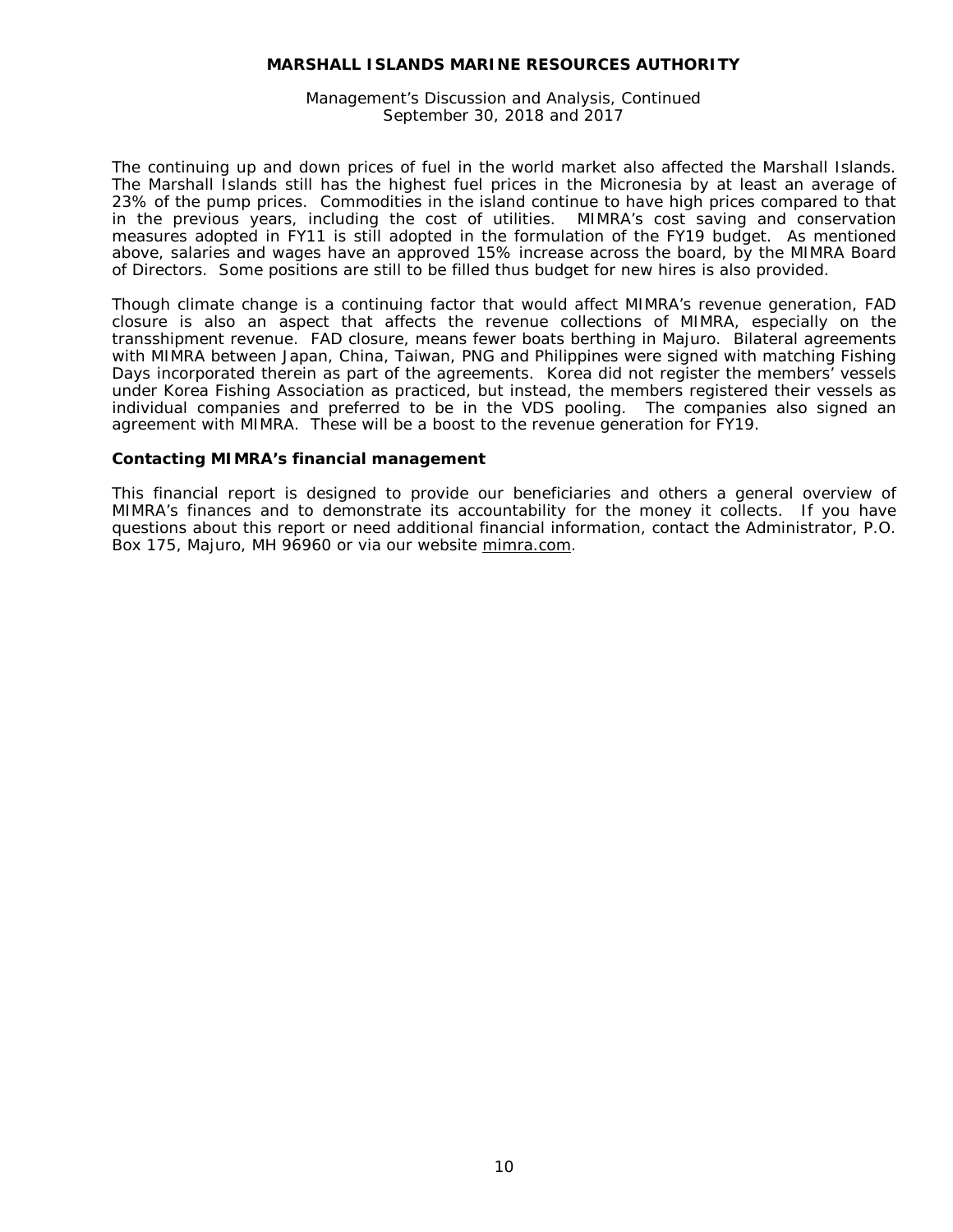#### Statements of Net Position September 30, 2018 and 2017

|                                                                                                                                    | 2018                                                               | 2017                                                                   |
|------------------------------------------------------------------------------------------------------------------------------------|--------------------------------------------------------------------|------------------------------------------------------------------------|
| <b>ASSETS</b>                                                                                                                      |                                                                    |                                                                        |
| Current assets:                                                                                                                    |                                                                    |                                                                        |
| Cash                                                                                                                               | 11,840,709<br>\$                                                   | 5,930,330<br>\$                                                        |
| Time certificates of deposit                                                                                                       | 6,869,341                                                          | 11,380,240                                                             |
| Receivables:<br>Affiliates<br>Trade<br>Due from PNA Office<br>Accrued interest<br>Other                                            | 704,407<br>1,583,453<br>5,804,788<br>84,624<br>134,796             | 3,391,887<br>267,248<br>4,827,383<br>58,947<br>116,545                 |
| Less allowance for doubtful accounts                                                                                               | 8,312,068<br>(1,058,899)                                           | 8,662,010<br>(802, 363)                                                |
|                                                                                                                                    | 7,253,169                                                          | 7,859,647                                                              |
| Total current assets                                                                                                               | 25,963,219                                                         | 25,170,217                                                             |
| Capital assets:<br>Nondepreciable capital assets<br>Capital assets, net of accumulated depreciation<br>Investment in joint venture | 3,215,900<br>626,878<br>4,917,702<br>8,760,480<br>34,723,699<br>\$ | 1,517,758<br>448,035<br>6, 209, 153<br>8,174,946<br>\$<br>33, 345, 163 |
| LIABILITIES AND NET POSITION                                                                                                       |                                                                    |                                                                        |
| Current liabilities:<br>Accounts payable<br>Contracts payable<br>Payable to affiliates<br>Other liabilities and accruals           | \$<br>136,025<br>335,949<br>271,569<br>159,498                     | \$<br>447,751<br>57,200<br>273,353<br>131,533                          |
| <b>Total liabilities</b>                                                                                                           | 903,041                                                            | 909,837                                                                |
| Commitments                                                                                                                        |                                                                    |                                                                        |
| Net position:<br>Net investment in capital assets<br>Restricted<br>Unrestricted                                                    | 3,842,778<br>742,780<br>29,235,100                                 | 1,965,793<br>692,160<br>29,777,373                                     |
| Total net position                                                                                                                 | 33,820,658                                                         | 32,435,326                                                             |
|                                                                                                                                    | 34,723,699<br>\$                                                   | \$<br>33, 345, 163                                                     |

See accompanying notes to financial statements.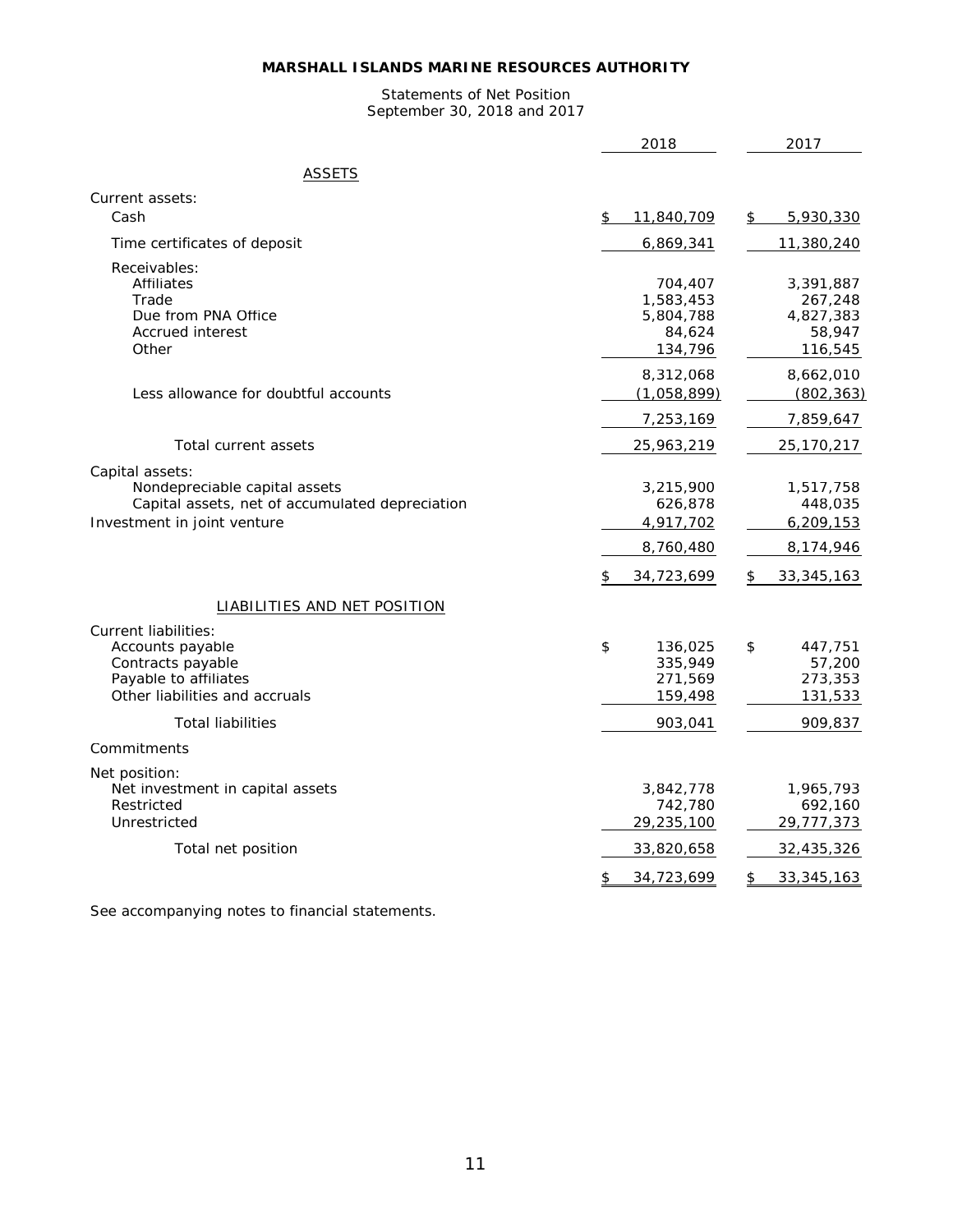#### Statements of Revenues, Expenses and Changes in Net Position Years Ended September 30, 2018 and 2017

|                                             |    | 2018           | 2017             |
|---------------------------------------------|----|----------------|------------------|
| Operating revenues:                         |    |                |                  |
| Vessel Day Scheme                           | \$ | 25,842,384     | \$<br>25,389,600 |
| Fishing rights                              |    | 3,302,312      | 3,143,085        |
| Licensing and registration fees             |    | 2,320,700      | 2,508,792        |
| Observer fees                               |    | 826,797        | 815,987          |
| Boat charter fees                           |    | 700,000        | 700,000          |
| Fishing violation fines                     |    | 550,000        | 715,000          |
| Transshipment fees                          |    | 475,500        | 596,000          |
| Other                                       |    | 176,904        | 196,430          |
| Total operating revenues                    |    | 34, 194, 597   | 34,064,894       |
| Bad debts expense                           |    | (256, 536)     | (7, 470)         |
| Total net operating revenues                |    | 33,938,061     | 34,057,424       |
| Operating expenses:                         |    |                |                  |
| Salaries and wages                          |    | 1,882,955      | 1,721,637        |
| Boarding and observer fees                  |    | 340,825        | 391,391          |
| Membership dues and subscriptions           |    | 286,978        | 322,266          |
| Travel                                      |    | 225,326        | 245,248          |
| Training                                    |    | 163,779        | 221,444          |
| Depreciation and amortization               |    | 160,414        | 140,754          |
| Transshipment inspection                    |    | 154,800        | 157,200          |
| Contributions                               |    | 127,997        | 177,160          |
| Professional fees                           |    | 96,122         | 51,550           |
| <b>Utilities</b>                            |    | 90,240         | 116,532          |
| Repairs and maintenance                     |    | 76,624         | 97,359           |
| Insurance                                   |    | 70,212         | 70,445           |
| PNA administrative fee                      |    | 69,893         | 77,978           |
| Rent                                        |    | 65,844         | 186,968          |
| Petroleum, oil and lubricants               |    | 49,011         | 69,295           |
| Communications                              |    | 36,619         | 34,315           |
| Supplies                                    |    | 25,464         | 33,377           |
| Advertising                                 |    | 21,048         | 40,096           |
| Freight                                     |    | 13,947         | 11,018           |
| Entertainment                               |    | 8,521          | 11,869           |
| Impairment loss                             |    |                | 500,000          |
| Miscellaneous                               |    | 64,370         | 81,859           |
| Total operating expenses                    |    | 4,030,989      | 4,759,761        |
| Operating income                            |    | 29,907,072     | 29,297,663       |
| Nonoperating revenues (expenses):           |    |                |                  |
| Equity in earnings of joint venture         |    | 148,763        | 910,234          |
| World Bank grants                           |    | 467,906        | 642,939          |
| Nature Conservancy grant                    |    | 25,000         | 75,000           |
| Chinese Taipei grant                        |    |                | 49,940           |
| Other grants                                |    |                | 5,000            |
| Interest income                             |    | 137,724        | 264,104          |
| Loss on sale of asset                       |    | (14, 794)      | (9, 229)         |
| Other income                                |    |                | 100,000          |
| Contributions to RepMar                     |    | (29, 440, 214) | (40, 129, 700)   |
| Total nonoperating revenues (expenses), net |    | (28, 675, 615) | (38,091,712)     |
| Income (loss) before capital contributions  |    | 1,231,457      | (8, 794, 049)    |
| Capital contributions                       |    | 153,875        |                  |
| Change in net position                      |    | 1,385,332      | (8, 794, 049)    |
| Net position at beginning of year           |    | 32,435,326     | 41,229,375       |
| Net position at end of year                 | S  | 33,820,658     | \$<br>32,435,326 |

See accompanying notes to financial statements.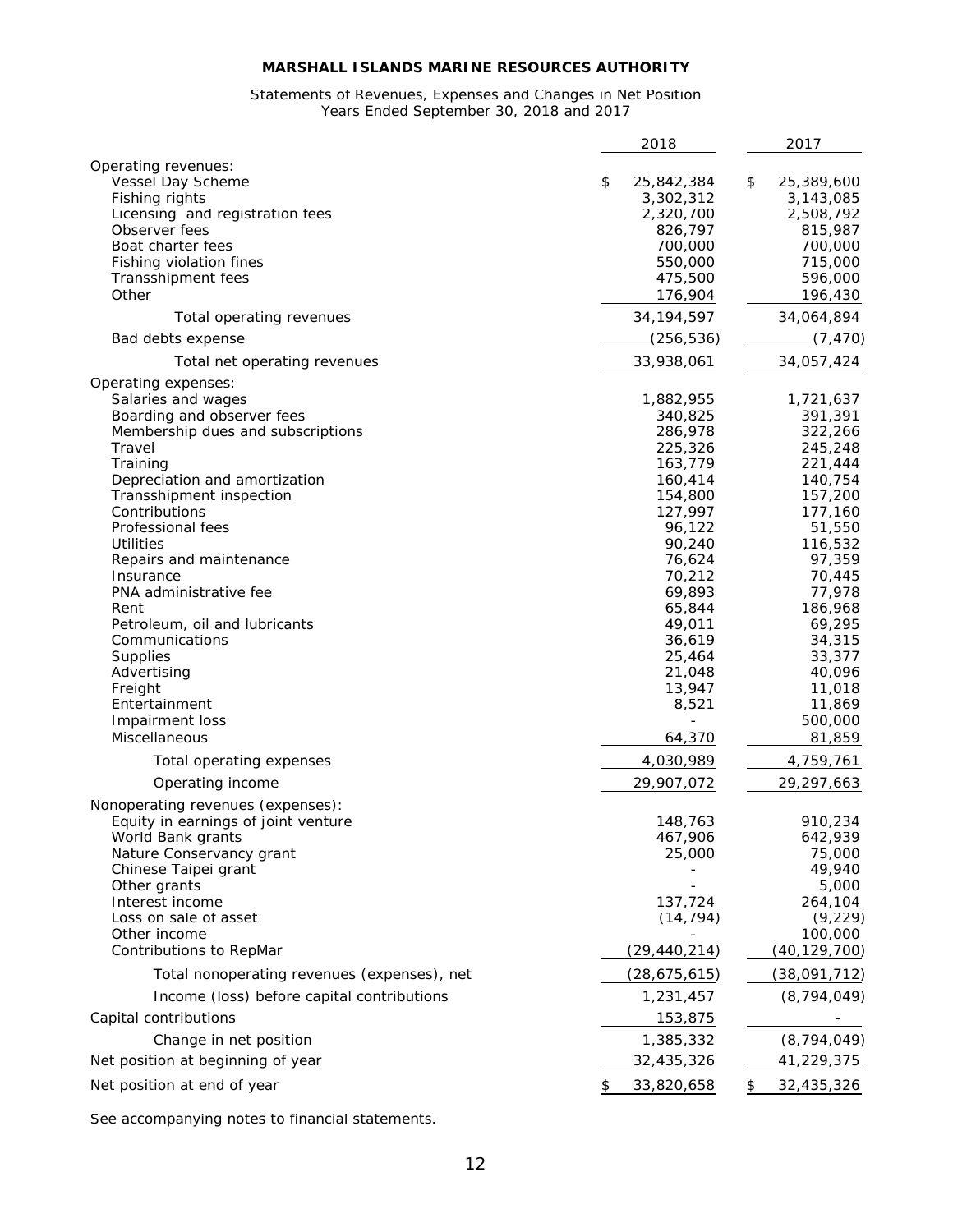#### Years Ended September 30, 2018 and 2017 Statements of Cash Flows

|                                                                                                                                                                                                                                                                                                                                                                                                                                                                             | 2018                                                                                                                      |          | 2017                                                                                                                |
|-----------------------------------------------------------------------------------------------------------------------------------------------------------------------------------------------------------------------------------------------------------------------------------------------------------------------------------------------------------------------------------------------------------------------------------------------------------------------------|---------------------------------------------------------------------------------------------------------------------------|----------|---------------------------------------------------------------------------------------------------------------------|
| Cash flows from operating activities:<br>Cash received from customers<br>Cash payments to suppliers for goods and services<br>Cash payments to employees for services                                                                                                                                                                                                                                                                                                       | \$<br>34,570,216<br>(2, 298, 637)<br>(1, 857, 483)                                                                        | \$       | 31,122,826<br>(2, 388, 114)<br>(1, 715, 771)                                                                        |
| Net cash provided by operating activities                                                                                                                                                                                                                                                                                                                                                                                                                                   | 30,414,096                                                                                                                |          | 27,018,941                                                                                                          |
| Cash flows from noncapital financing activities:<br>Operating grants received<br>Payments made to RepMar                                                                                                                                                                                                                                                                                                                                                                    | 492,906<br>(28,000,000)                                                                                                   |          | 872,879<br>(40, 129, 700)                                                                                           |
| Net cash used for noncapital financing activities                                                                                                                                                                                                                                                                                                                                                                                                                           | (27, 507, 094)                                                                                                            |          | (39, 256, 821)                                                                                                      |
| Cash flows from capital and related financing activities:<br>Acquisition of capital assets<br>Proceeds from sale of capital assets                                                                                                                                                                                                                                                                                                                                          | (1,636,006)<br>16,437                                                                                                     |          | (1, 432, 167)                                                                                                       |
| Net cash used for capital and related financing activities                                                                                                                                                                                                                                                                                                                                                                                                                  | (1,619,569)                                                                                                               |          | (1, 432, 167)                                                                                                       |
| Cash flows from investing activities:<br>Net additions to time certificates of deposit<br>Interest received on time certificates of deposit                                                                                                                                                                                                                                                                                                                                 | 4,510,899<br>112,047                                                                                                      |          | 16,840,623<br>377,979                                                                                               |
| Net cash provided by investing activities                                                                                                                                                                                                                                                                                                                                                                                                                                   | 4,622,946                                                                                                                 |          | 17,218,602                                                                                                          |
| Net change in cash                                                                                                                                                                                                                                                                                                                                                                                                                                                          | 5,910,379                                                                                                                 |          | 3,548,555                                                                                                           |
| Cash at beginning of year                                                                                                                                                                                                                                                                                                                                                                                                                                                   | 5,930,330                                                                                                                 |          | 2,381,775                                                                                                           |
| Cash at end of year                                                                                                                                                                                                                                                                                                                                                                                                                                                         | \$<br>11,840,709                                                                                                          | \$       | 5,930,330                                                                                                           |
| Reconciliation of operating income to net cash provided<br>by operating activities:<br>Operating income<br>Adjustments to reconcile operating income to net cash<br>provided by operating activities:<br>Depreciation and amortization<br>Bad debts expense<br>Impairment loss<br>(Increase) decrease in assets:<br>Receivables:<br>Affiliates<br>Trade<br>Due from PNA Office<br>Other<br>Increase (decrease) in liabilities:<br>Accounts payable<br>Payable to affiliates | \$<br>29,907,072<br>160,414<br>256,536<br>2,687,480<br>(1, 316, 205)<br>(977, 405)<br>(18, 251)<br>(311, 726)<br>(1, 784) | \$       | 29,297,663<br>140,754<br>7,470<br>500,000<br>(3, 252, 387)<br>669,146<br>(961, 723)<br>102,896<br>449,214<br>63,920 |
| Other liabilities and accruals                                                                                                                                                                                                                                                                                                                                                                                                                                              | 27,965                                                                                                                    |          | 1,988                                                                                                               |
| Net cash provided by operating activities                                                                                                                                                                                                                                                                                                                                                                                                                                   | \$<br>30,414,096                                                                                                          | \$       | 27,018,941                                                                                                          |
| Summary of noncash financing activities:<br>Income from equity share investment:<br>Increase in investment in joint venture<br>Equity in earnings of joint venture                                                                                                                                                                                                                                                                                                          | \$<br>(148, 763)<br>148,763<br>\$                                                                                         | \$<br>\$ | (910, 234)<br>910,234                                                                                               |
|                                                                                                                                                                                                                                                                                                                                                                                                                                                                             |                                                                                                                           |          |                                                                                                                     |
| Dividends paid directly to RepMar:<br>Decrease in investment in joint venture<br>Contributions to RepMar                                                                                                                                                                                                                                                                                                                                                                    | \$<br>1,440,214<br>(1, 440, 214)                                                                                          | \$       |                                                                                                                     |
|                                                                                                                                                                                                                                                                                                                                                                                                                                                                             | \$                                                                                                                        | \$       |                                                                                                                     |
| Donated capital assets:<br>Increase in capital assets<br>Capital contributions                                                                                                                                                                                                                                                                                                                                                                                              | \$<br>(153, 875)<br>153,875                                                                                               | \$       |                                                                                                                     |
|                                                                                                                                                                                                                                                                                                                                                                                                                                                                             | \$                                                                                                                        | \$       |                                                                                                                     |

See accompanying notes to financial statements.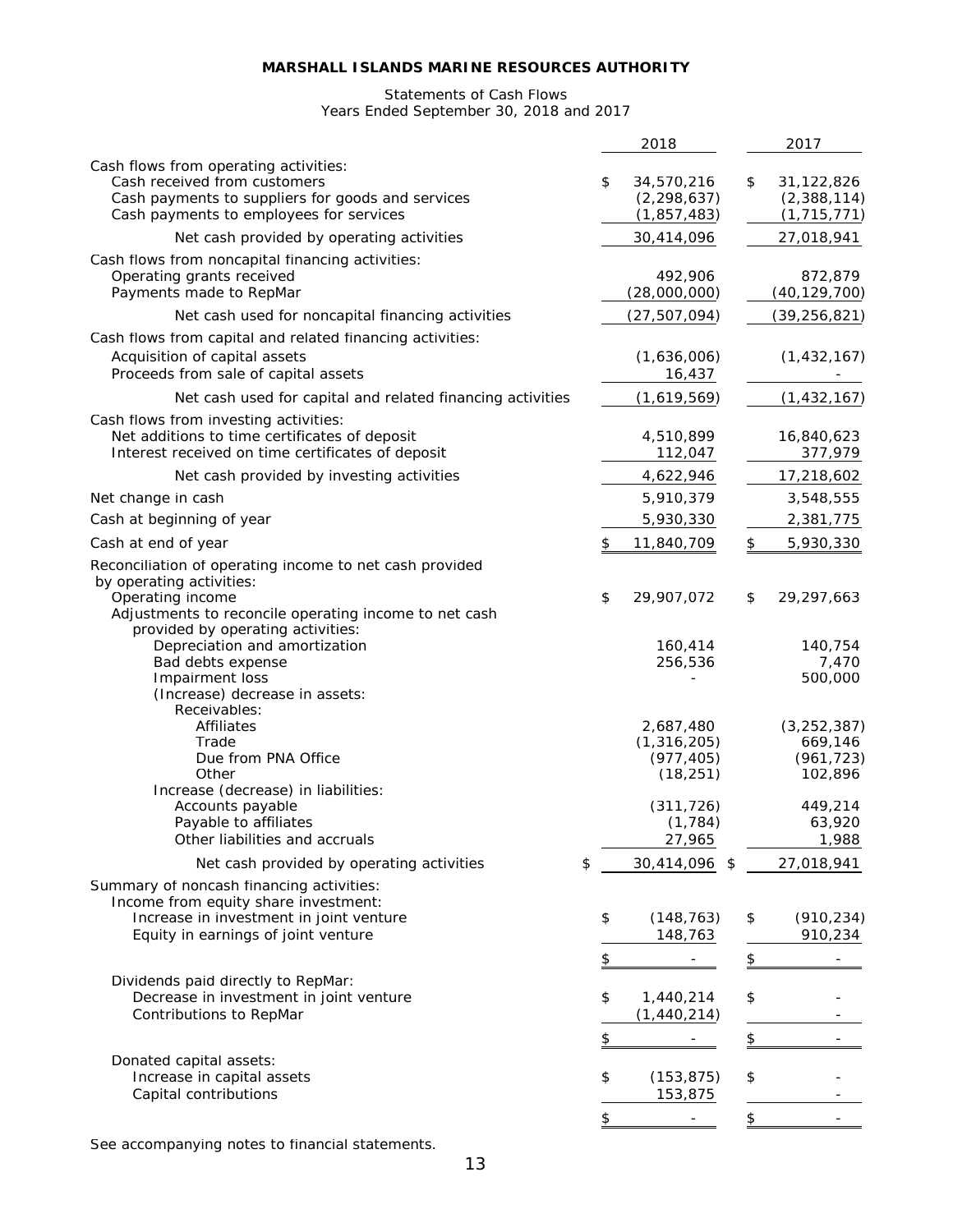Notes to Financial Statements September 30, 2018 and 2017

# (1) Organization

The Marshall Islands Marine Resources Authority (MIMRA), a component unit of the Republic of the Marshall Islands (RepMar), was created under Public Law 1997-60, the Marshall Islands Marine Resources Act of 1997. This legislation repealed Public Law 1988-12, the Marshall Islands Marine Resources Authority Act, 1988, and transferred all assets, liabilities, rights and obligations of the former Marshall Islands Marine Resources Authority (established under Public Law 1988-12) to MIMRA, effective October 2, 1997. MIMRA's principal line of business is to facilitate the sustainable and responsible use of the marine resources in the Marshall Islands. Access to the fishery waters of the Marshall Islands, including transshipment related activities, is granted by MIMRA to foreign and domestic-based fishing vessels through an access agreement, for which certain fees and licenses are levied.

MIMRA is governed by a seven-member Board of Directors, including three members consisting of the Minister of Natural Resources and Commerce, the Secretary of Foreign Affairs and Trade, and the Attorney General and four members appointed by the President of RepMar.

MIMRA's financial statements are incorporated into the financial statements of RepMar as a component unit.

#### (2) Summary of Significant Accounting Policies

GASB Statement No. 34, *Basic Financial Statements - and Management's Discussion and Analysis - for State and Local Governments*, amended by GASB Statement No. 37, *Basic Financial Statements-and Management's Discussion and Analysis-for State and Local Governments: Omnibus*, GASB Statement No. 38, *Certain Financial Statement Note Disclosures*, and GASB Statement No. 61, *The Financial Reporting Entity: Omnibus – an amendment of GASB Statements No. 14 and No. 34*, establish financial reporting standards for governmental entities which require that management's discussion and analysis of the financial activities be included with the basic financial statements and notes and modifies certain other financial statement disclosure requirements.

To conform to the requirements of GASB Statement No. 34, equity is presented in the following net position categories:

- Net investment in capital assets capital assets, net of accumulated depreciation, plus construction or improvement of those assets.
- Restricted nonexpendable net position subject to externally imposed stipulations that requires MIMRA to maintain such permanently. At September 30, 2018 and 2017, MIMRA does not have nonexpendable net position. Expendable net position whose use by MIMRA is subject to externally imposed stipulations that can be fulfilled by actions of MIMRA pursuant to those stipulations or that expire by the passage of time. At September 30, 2018 and 2017, MIMRA has expendable net position of \$742,780 and \$692,160, respectively.
- Unrestricted net position that is not subject to externally imposed stipulations. Unrestricted net position may be designated for specific purposes by action of management or the Board of Directors or may otherwise be limited by contractual agreements with outside parties.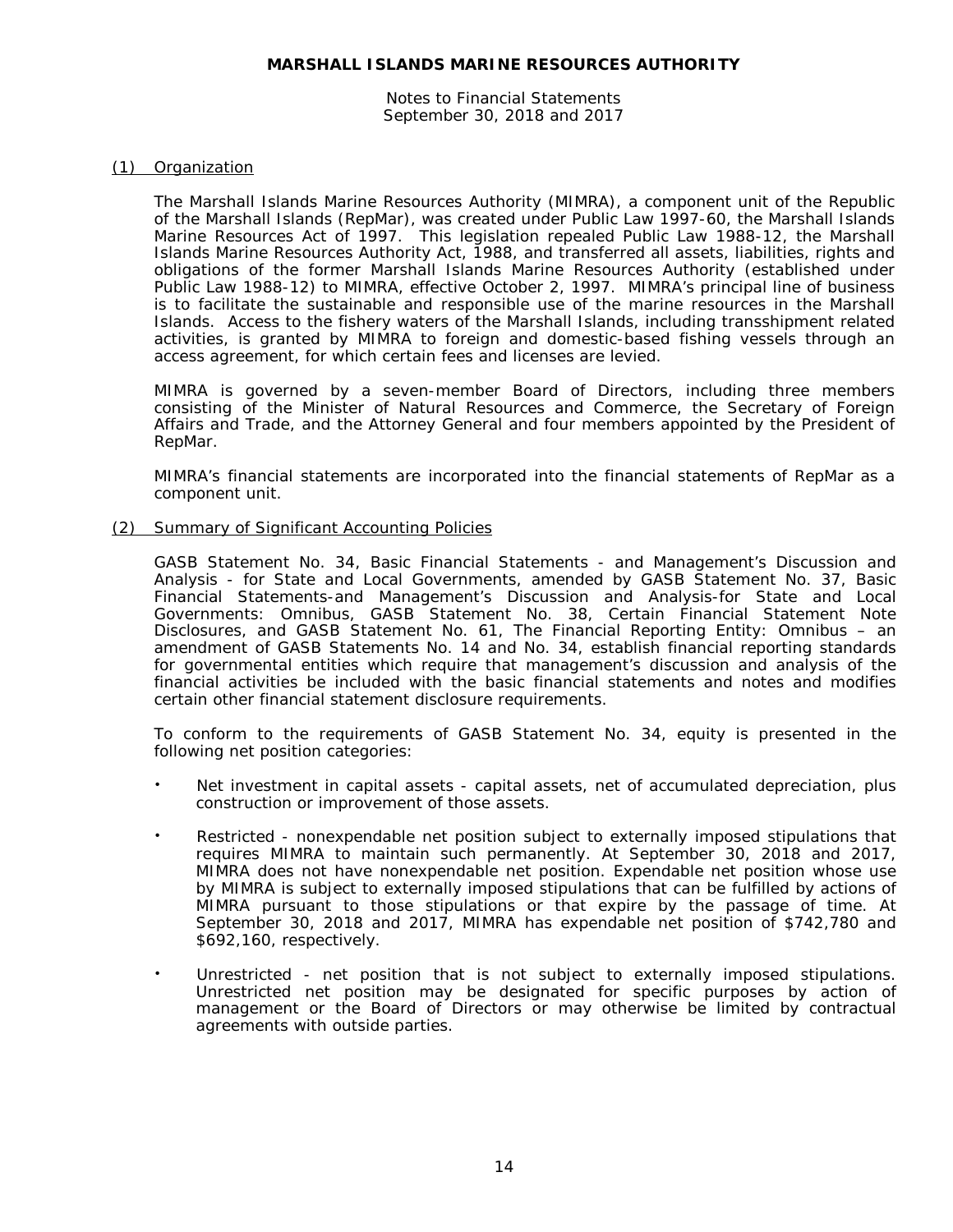Notes to Financial Statements September 30, 2018 and 2017

# (2) Summary of Significant Accounting Policies, Continued

#### Basis of Accounting

Proprietary funds are accounted for on a flow of economic resources measurement focus. With this measurement focus, all assets and deferred outflows of resources, and liabilities and deferred inflows of resources associated with the operation of the fund are included in the statements of net position. Proprietary fund operating statements present increases and decreases in net position. The accrual basis of accounting is utilized by proprietary funds. Under this method, revenues are recorded when earned and expenses are recorded at the time liabilities are incurred. MIMRA considers operating revenues to include activities that have the characteristics of exchange transactions, such as (1) fishing rights, Vessel Day Scheme revenues, licensing, transshipment, and other fees, and (2) other local revenues. Revenues and expenses related to other activities are considered to be nonoperating.

#### Cash and Time Certificates of Deposit

Custodial credit risk is the risk that in the event of a bank failure, MIMRA's deposits may not be returned to it. Such deposits are not covered by depository insurance and are either uncollateralized or collateralized with securities held by the pledging financial institution or held by the pledging financial institution but not in the depositor-government's name. MIMRA does not have a deposit policy for custodial credit risk.

For purposes of the statements of net position and cash flows, cash is defined as cash on hand and cash held in demand accounts. Deposits maintained in time certificates of deposit with original maturity dates greater than ninety days are separately classified. As of September 30, 2018 and 2017, the carrying amount of cash and time certificates of deposit were \$18,710,050 and \$17,310,570, respectively, and the corresponding bank balances were \$18,769,241 and \$17,363,120, respectively. Of the bank balances, \$11,384,614 and \$18,769,241 and \$17,363,120, respectively. \$5,320,822, respectively, were maintained in a financial institution subject to Federal Deposit Insurance Corporation (FDIC) insurance. The remaining amounts of \$7,384,627 and \$12,042,298, respectively, were maintained in a financial institution not subject to depository insurance. As of September 30, 2018 and 2017, bank deposits in the amount of \$250,000 were FDIC insured. MIMRA does not require collateralization of its cash deposits; therefore, deposit levels in excess of FDIC insurance coverage are uncollateralized. Accordingly, these deposits are exposed to custodial credit risk.

# Receivables

All receivables are uncollateralized and are due from customers, both governmental agencies and businesses, located within the Republic of the Marshall Islands and the Pacific region, including Japan, Korea and Taiwan. The allowance for doubtful accounts is stated at an amount which management believes will be adequate to absorb possible losses on accounts receivable that may become uncollectible based on evaluation of the collectability of these accounts and prior collection experience. The allowance is established through a provision for losses on accounts receivable charged to expense.

#### Improvements and Equipment

MIMRA has not adopted a formal capitalization policy for improvements and equipment; however, items with a cost that equals or exceeds \$1,000 are generally capitalized. Depreciation is calculated using the straight-line method based on the estimated useful lives of the respective assets as follows: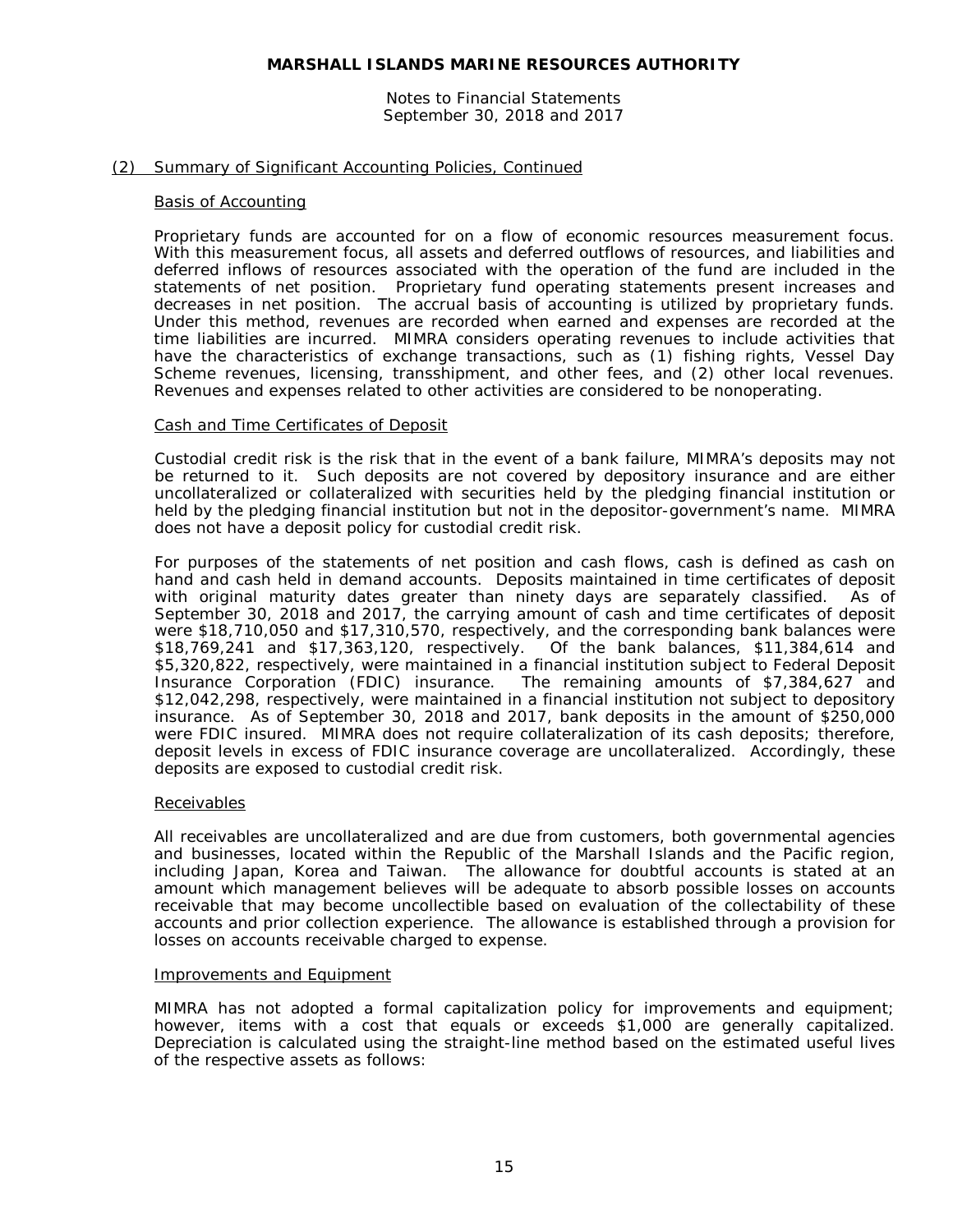Notes to Financial Statements September 30, 2018 and 2017

# (2) Summary of Significant Accounting Policies, Continued

Improvements and Equipment, Continued

| <b>Building improvements</b> | 10 years |
|------------------------------|----------|
| Equipment improvements       | 10 years |
| <b>Vehicles</b>              | 3 years  |
| Equipment                    | 4 years  |
| Furniture                    | 4 years  |
| Motor boats                  | 6 years  |

#### Investments

The investment in stock of an affiliate is carried at Net Asset Value (NAV) per share net of an impairment reserve. Investments of 20% or more of the voting stock of a joint venture investee are presumed to give the investor significant influence and are carried using the equity method. Under the equity method, the investor records, as earnings or loss, its proportionate share of the investee's earnings or loss.

#### Deferred Outflows of Resources

In addition to assets, the statement of net position will sometimes report a separate section for deferred outflows of resources. This separate financial statement element represents a consumption of net position that applies to a future period and so will not be recognized as an outflow of resources (deduction of net position) until then. MIMRA has no items that qualify for reporting in this category.

# Deferred Inflows of Resources

In addition to liabilities, the statement of net position will sometimes report a separate section for deferred inflows of resources. This separate financial statement element represents an acquisition of net position that applies to a future period and so will not be recognized as an inflow of resources (additions to net position) until then. MIMRA has no items that qualify for reporting in this category.

# Taxes

Corporate profits are not subject to income tax in the Republic of the Marshall Islands. The Government of the Republic of the Marshall Islands imposes a gross receipts tax of 3% on revenues. MIMRA is specifically exempt from this tax.

#### Revenue Recognition

Fees with respect to services are recognized as the right to consideration accrues through the provision of the service to the customer. Licensing and other fees are recognized as revenue when paid based on the licensing period they pertain to. The Vessel Day Scheme (VDS) is a scheme where vessel owners can purchase and trade days fishing at sea in places subject to the Parties to the Nauru Agreement (PNA). Revenues from the VDS are recognized upon issuance of fishing days transfer notification.

Non-operating revenues and expenses primarily consist of equity earnings in joint venture, investment earnings, grants, and contributions to RepMar.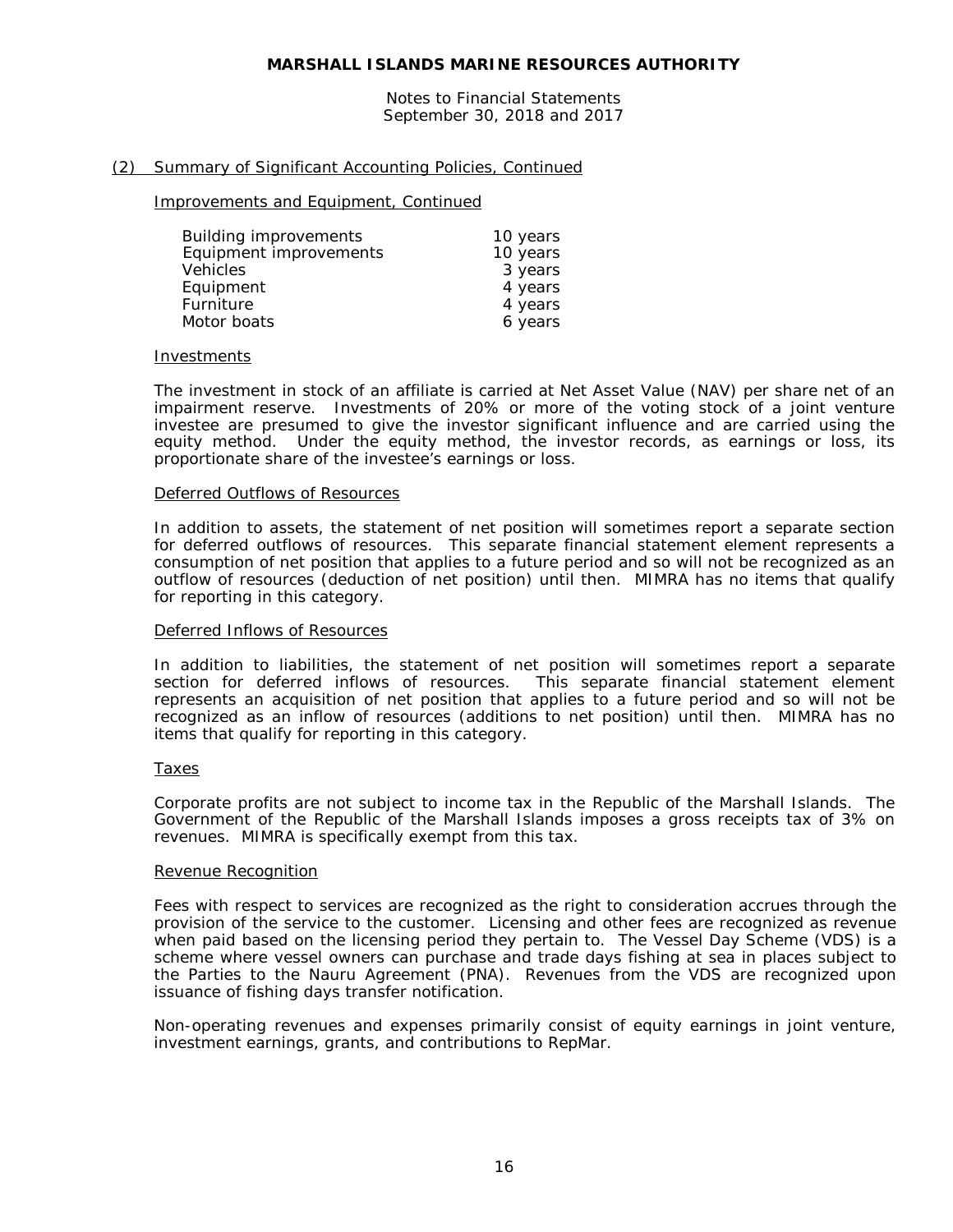Notes to Financial Statements September 30, 2018 and 2017

# (2) Summary of Significant Accounting Policies, Continued

#### Compensated Absences

Vested or accumulated vacation leave is recorded as an expense and liability as the benefits accrue to employees. No liability is recorded for nonvesting accumulating rights to receive sick pay benefits. As of September 30, 2018 and 2017, the accumulated vacation leave liability totals \$78,769 and \$67,713, respectively, and is included within the statements of net position as other liabilities and accruals.

#### Estimates

The preparation of financial statements in accordance with accounting principles generally accepted in the United States of America requires management to make estimates and assumptions that affect the reported amounts of assets and deferred outflows of resources, liabilities and deferred inflows of resources, and disclosure of contingent assets and liabilities at the date of the financial statements and the reported amounts of revenues and expenses during the reporting period. Actual results could differ from those estimates.

#### Reclassifications

Certain balances in the 2017 financial statements have been reclassified to conform to the 2018 presentation. These reclassifications had no impact on operating income, net position or cash flows as previously reported.

# New Accounting Standards

During the year ended September 30, 2018, MIMRA implemented the following pronouncements:

- GASB Statement No. 75, *Accounting and Financial Reporting for Postemployment Benefits Other Than Pensions*, which replaces the requirements of Statements No. 45, *Accounting and Financial Reporting by Employers for Postemployment Benefits Other Than Pensions, as amended*, and No. 57, *OPEB Measurements by Agent Employers and Agent Multiple-Employer Plans*, and provides guidance on reporting by governments that provide OPEB to their employees and for governments that finance OPEB for employees of other governments.
- GASB Statement No. 81, *Irrevocable Split-Interest Agreements*, which improves accounting and financial reporting for irrevocable split-interest agreements by providing recognition and measurement guidance for situations in which a government is a beneficiary of the agreement.
- GASB Statement No. 85, *Omnibus 2017*, which address practice issues that have been identified during implementation and application of certain GASB Statements including issues related to blending component units, goodwill, fair value measurement and application, and postemployment benefits (pensions and other postemployment benefits).
- GASB Statement No. 86, *Certain Debt Extinguishment Issues*, which improves consistency in accounting and financial reporting for in-substance defeasance of debt.

The implementation of these standards did not have a material effect on the accompanying financial statements.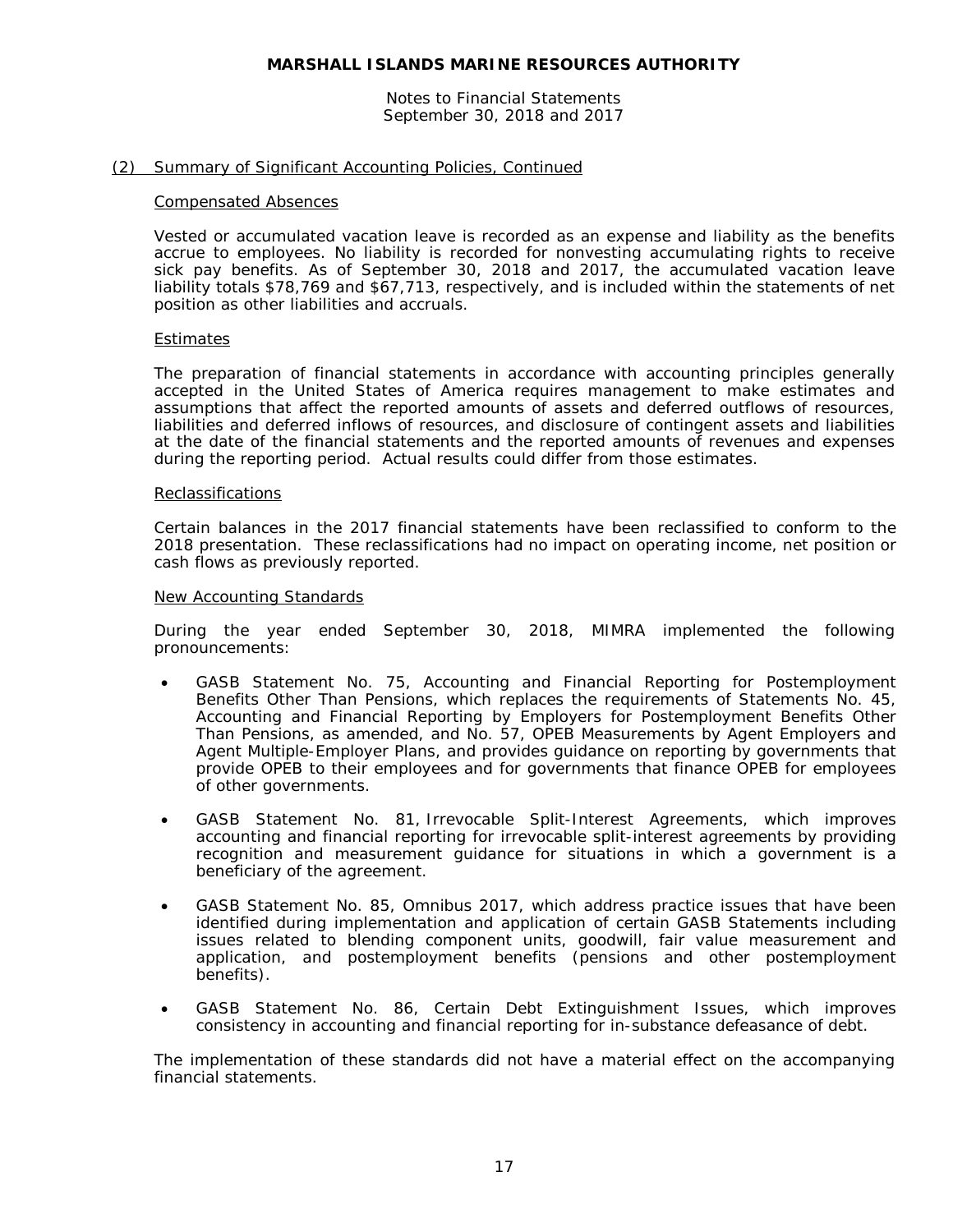Notes to Financial Statements September 30, 2018 and 2017

# (2) Summary of Significant Accounting Policies, Continued

#### New Accounting Standards, Continued

In November 2016, GASB issued Statement No. 83, *Certain Asset Retirement Obligations*, which addresses accounting and financial reporting for certain asset retirement obligations (AROs) associated with the retirement of a tangible capital asset. The provisions in Statement No. 83 are effective for fiscal years beginning after June 15, 2018. Management does not believe that the implementation of this statement will have a material effect on the financial statements.

In January 2017, GASB issued Statement No. 84, *Fiduciary Activities*, which establishes criteria for identifying fiduciary activities of all state and local governments. The provisions in Statement No. 84 are effective for fiscal years beginning after December 15, 2018. Management does not believe that the implementation of this statement will have a material effect on the financial statements.

In June 2017, GASB issued Statement No. 87, *Leases*, which establishes a single model for lease accounting based on the foundational principle that leases are financings of the right to use an underlying asset. The provisions in Statement No. 87 are effective for fiscal years beginning after December 15, 2019. Management has yet to determine whether the implementation of this statement will have a material effect on the financial statements.

In April 2018, GASB issued Statement No. 88, *Certain Disclosures Related to Debt, including Direct Borrowings and Direct Placements*, which improves the information that is disclosed in notes to government financial statements related to debt, including direct borrowings and direct placements. The provisions in Statement No. 88 are effective for fiscal years beginning after June 15, 2018. Management does not believe that the implementation of this statement will have a material effect on the financial statements.

In June 2018, GASB issued Statement No. 89, *Accounting for Interest Cost Incurred before the End of a Construction Period*, which requires that interest cost incurred before the end of a construction period be recognized as an expense in the period in which the cost is incurred for financial statements prepared using the economic resources measurement focus. The provisions in Statement No. 89 are effective for fiscal years beginning after December 15, 2019. Management does not believe that the implementation of this statement will have a material effect on the financial statements.

In August 2018, GASB issued Statement No. 90, *Majority Equity Interests – an Amendment of GASB Statements No. 14 and No. 61,* which improves the consistency and comparability of reporting a government's majority equity interest in a legally separate organization and the relevance of financial statement information for certain component units. The provisions in Statement No. 90 are effective for fiscal years beginning after December 15, 2018. Management does not believe that the implementation of this statement will have a material effect on the financial statements.

#### (3) Risk Management

MIMRA is exposed to various risks of loss related to torts; theft of, damage to, and destruction of assets; errors and omissions; injuries to employees; and natural disasters. MIMRA has elected to purchase commercial insurance from independent third parties for the risks of loss to which it is exposed. Settled claims from these risks have not exceeded commercial insurance coverage for the past three years.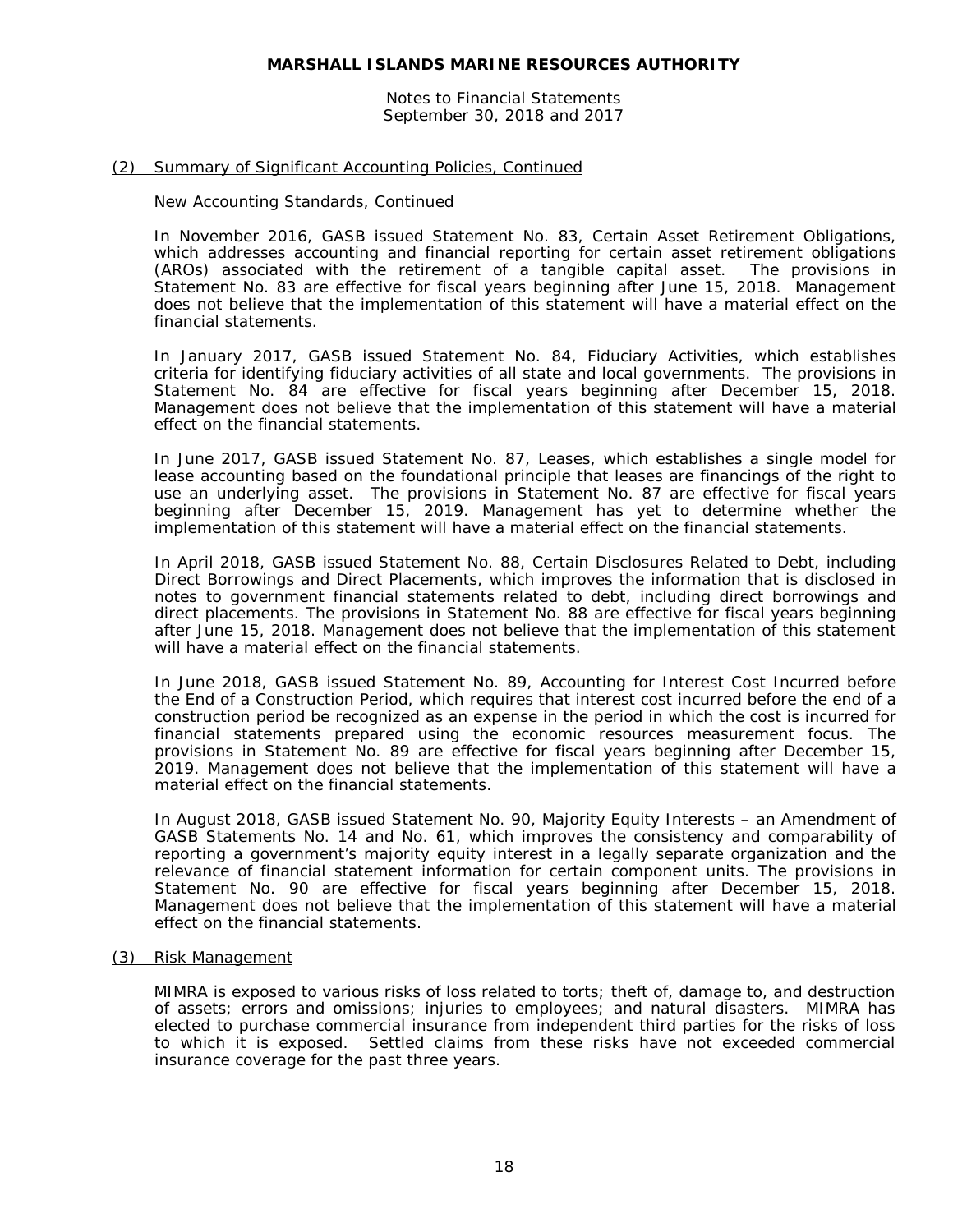Notes to Financial Statements September 30, 2018 and 2017

#### (4) Investment in Joint Venture

In 2005, MIMRA entered into a joint venture agreement with Koo's Fishing Company, Ltd. (KFC) to form the Marshall Islands Fishing Company (MIFCO), an ongoing association for the purpose of engaging in the purse seine fishing business. The association was formally organized during fiscal year 2006 with the purchase of the vessel, RMI201. MIMRA and KFC's contributed capital at the time was \$2,940,000 and \$3,060,000, respectively, which represented a 49% and 51% interest, respectively, of the vessel's value of \$6,000,000.

The parties agreed that the joint venture will be operated by KFC and MIMRA will not be liable to the joint venture.

A summary of financial information as of and for the years ended December 31, 2018 and 2017, for investees accounted for using the equity method of accounting for investments, are as follows:

|              | 2018             | 2017         |
|--------------|------------------|--------------|
| Assets       | \$15,156,141     | \$18,965,701 |
| Liabilities  | 5,169,593        | \$5,846,049  |
| Net earnings | <u>(193,891)</u> | \$1,796,064  |

Dividend distribution of \$1,440,214 was received in 2018 from MIFCO and paid directly to RepMar, which was recorded by MIMRA as a contribution to RepMar. No distribution was received in 2017.

An analysis of the change in the investment in joint venture during the years ended September 30, 2018 and 2017 is as follows:

|                                                                                      | 2018                                  | <u> 2017</u>           |
|--------------------------------------------------------------------------------------|---------------------------------------|------------------------|
| Beginning balance<br>Equity in earnings of MIFCO<br>Dividend distribution from MIFCO | \$6,209,153<br>148,763<br>(1,440,214) | \$5,298,919<br>910.234 |
| Ending balance                                                                       | \$4.917.702                           | \$6,209,153            |

#### (5) Asset Held for Donation

In 2016, MIMRA purchased a \$500,000 building to donate to a third party. The donation was subsequently made during the year ended September 30, 2018. An impairment loss of \$500,000 was recorded in 2017 in relation to this building, which was subsequently demolished.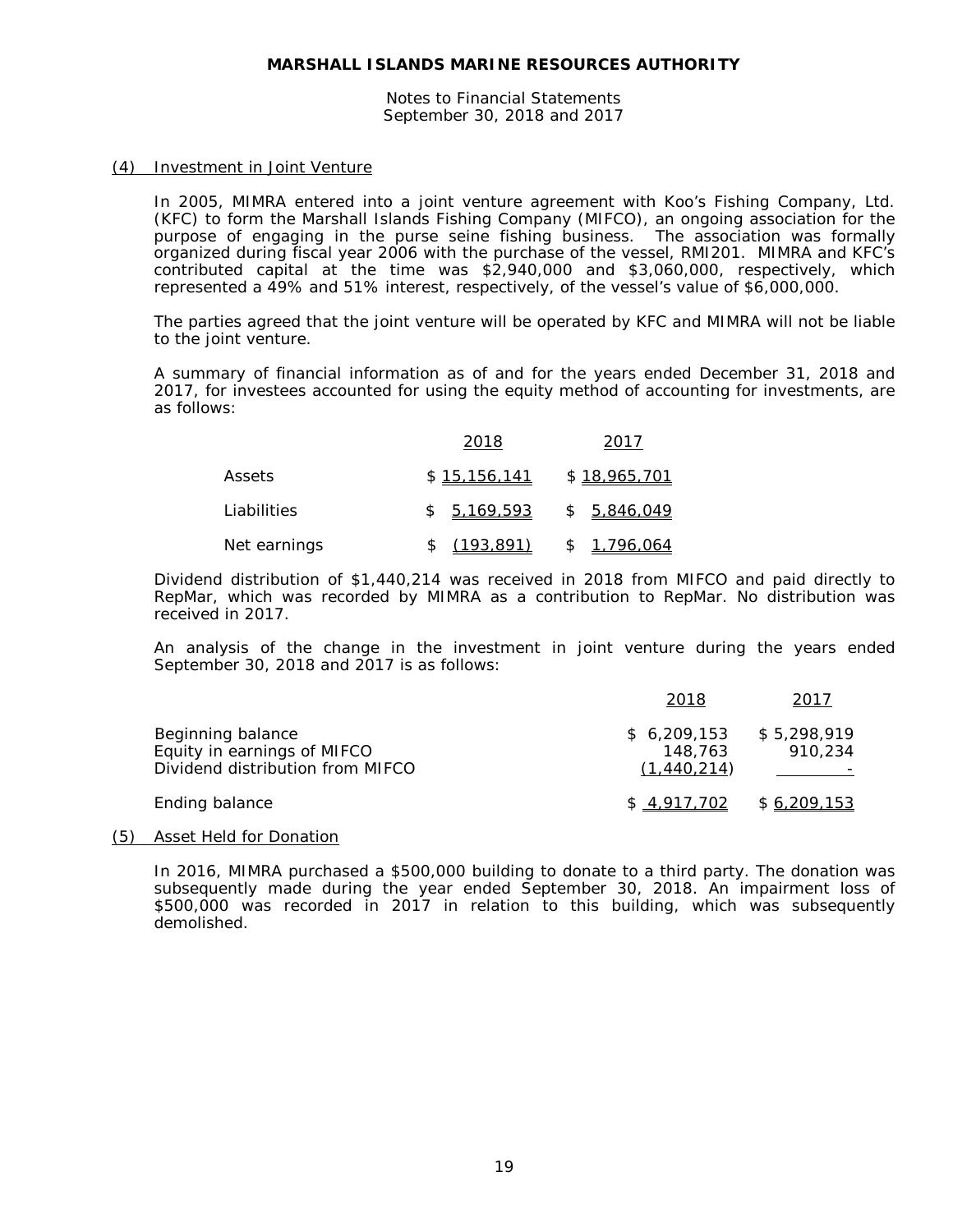#### Notes to Financial Statements September 30, 2018 and 2017

# (6) Improvements and Equipment

Capital asset activity for the years ended September 30, 2018 and 2017 is as follows:

|                                |                 |                  | 2018               |                 |
|--------------------------------|-----------------|------------------|--------------------|-----------------|
|                                | October 1,      |                  |                    | September 30,   |
|                                | 2017            | <b>Additions</b> | Disposal/Transfers | 2018            |
| <b>Building improvements</b>   | 210,874<br>\$   | \$               | \$                 | \$<br>210,874   |
| Equipment                      | 591,089         | 226,736          | (126, 779)         | 691,046         |
| Equipment improvements         | 96,052          | 13,218           |                    | 109,270         |
| <b>Vehicles</b>                | 289,080         | 125,134          | (39, 450)          | 374,764         |
| Furniture and fixtures         | 43,218          |                  |                    | 43,218          |
| Motor boats                    | 158,512         | 5,400            |                    | 163,912         |
|                                | 1,388,825       | 370,488          | (166, 229)         | 1,593,084       |
| Less accumulated depreciation  | (940, 790)      | (160, 414)       | 134,998            | (966, 206)      |
|                                | 448,035         | 210,074          | (31, 231)          | 626,878         |
| Non-depreciable capital assets | 1,517,758       | 1,698,142        |                    | 3,215,900       |
|                                | 1,965,793<br>\$ | \$<br>1,908,216  | \$ (31, 231)       | \$<br>3,842,778 |
|                                |                 |                  | 2017               |                 |
|                                | October 1,      |                  |                    | September 30,   |
|                                | 2016            | <b>Additions</b> | Disposal/Transfers | 2017            |
| <b>Building improvements</b>   | \$210,874       | \$               | \$                 | \$<br>210,874   |
| Equipment                      | 523,480         | 102,677          | (35,068)           | 591,089         |
| Equipment improvements         | 93,965          | 2,087            |                    | 96,052          |
| Vehicles                       | 167,480         | 152,595          | (30, 995)          | 289,080         |
| Furniture and fixtures         | 43,218          |                  |                    | 43,218          |
| Motor boats                    | 122,962         | 35,550           |                    | <u>158,512</u>  |
|                                | 1,161,979       | 292,909          | (66, 063)          | 1,388,825       |
| Less accumulated depreciation  | (856, 870)      | (140, 754)       | 56,834             | (940, 790)      |
|                                | 305,109         | 152,155          | (9, 229)           | 448,035         |
| Non-depreciable capital assets | 878,500         | 1,139,258        | (500,000)          | 1,517,758       |
|                                | \$<br>1,183,609 | \$<br>1,291,413  | \$ (509, 229)      | \$<br>1,965,793 |

During the year ended September 30, 2018, MIMRA received a \$153,875 capital contribution in-kind donation of capital assets from the Overseas Fishery Cooperation Foundation of Japan.

In February 2019, construction of the \$3,215,900 MIMRA building was completed and placed into service.

# (7) Investment in Stock of an Affiliated Entity

On June 9, 2014, MIMRA purchased 49,000 shares of the Marshall Islands National Telecommunications Authority (MINTA), a component unit of RepMar, at \$20 per share. The investment in MINTA is recorded at NAV per share since MIMRA does not have a readily determinable fair value. The investment comprises approximately 15% of the outstanding shares of MINTA as of September 30, 2018 and 2017. No dividends were received during the years ended September 30, 2018 and 2017. As of September 30, 2018 and 2017, due to the investee's recurring losses and its inability to generate sufficient cash flows to meet its debt obligation, the investment is recorded net of an impairment allowance in the accompanying financial statements.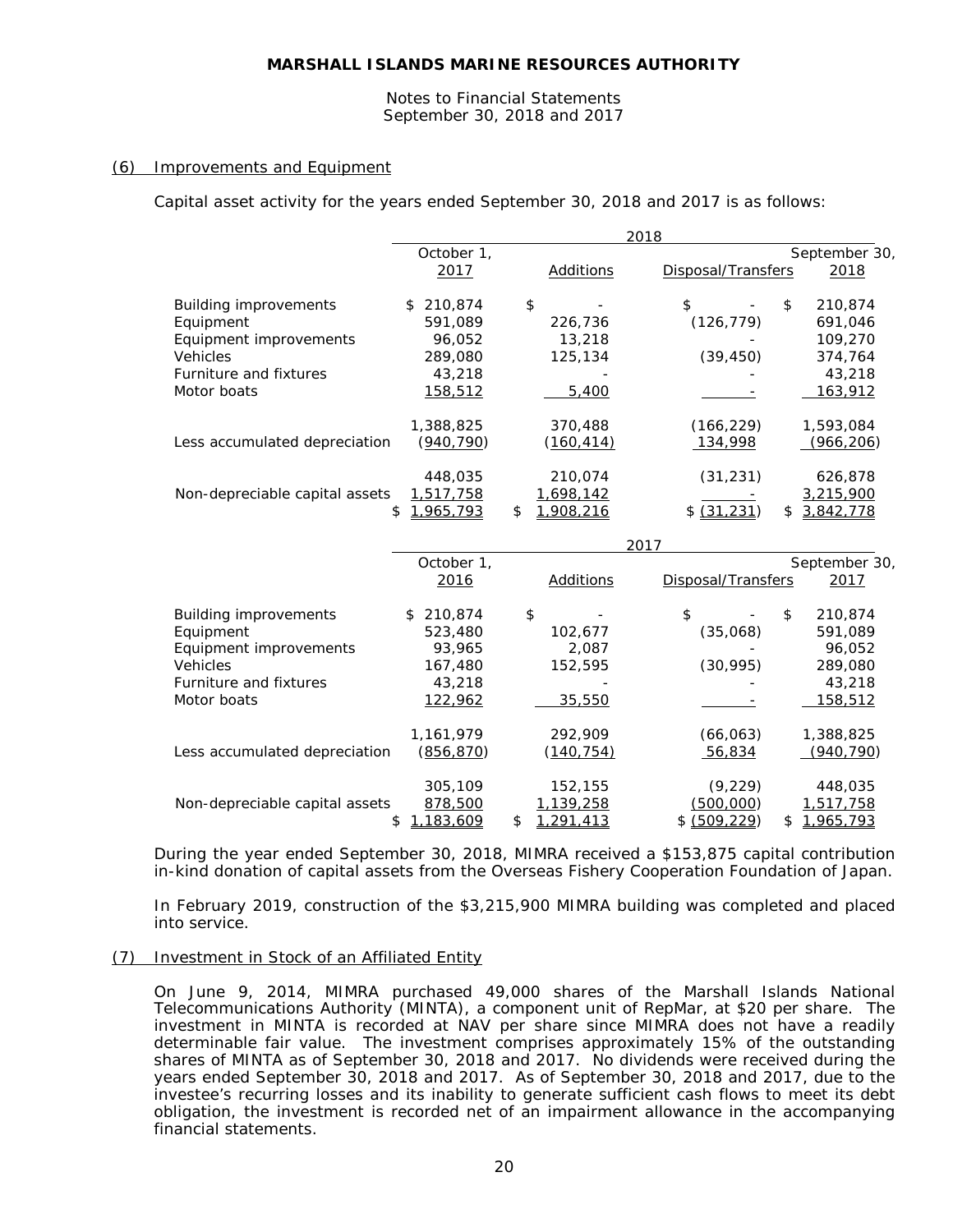Notes to Financial Statements September 30, 2018 and 2017

#### (8) Related Party Transactions

MIMRA was created by the Nitijela of RepMar under Public Law 1997-60 and is thus considered a component unit of RepMar. Accordingly, MIMRA is affiliated with all RepMarowned and affiliated entities, including Tobolar Copra Processing Authority (Tobolar).

MIMRA acts as an agent of RepMar for the purposes of collecting and remitting income received from sovereign nations in accordance with various international fishing rights treaties. During the years ended September 30, 2018 and 2017, MIMRA collected \$3,302,312 and \$3,143,085, respectively, under these treaties.

During the years ended September 30, 2018 and 2017, MIMRA provided cash contributions to RepMar's General Fund of \$29,440,214 and \$40,129,700, respectively, in accordance with annual legislative appropriations as enacted by the Nitijela. On September 29, 2016, the Nitijela of RepMar enacted the Marshall Islands Marine Resources Authority (MIMRA Surplus Funds Amendment) Act 2016, effective January 1, 2016, which provided a process for the transfer to RepMar's General Fund of any surplus funds from MIMRA.

MIMRA utilizes services from certain affiliated entities at substantially the same terms and conditions as those incurred from third parties. A summary of related party transactions as of September 30, 2018 and 2017 and for the years then ended is as follows:

|                                              |           | 2018           |                                |               |
|----------------------------------------------|-----------|----------------|--------------------------------|---------------|
|                                              | Revenues  | Expenses       | Payables                       | Receivables   |
| Marshall Islands Fishing Company             | \$912,500 | \$             | \$<br>$\overline{\phantom{0}}$ | 64,525<br>\$  |
| Koo's Fishing Company, Ltd.                  | 4,965,450 |                |                                | 574,075       |
| Marshall Islands Social Security             |           |                |                                |               |
| Administration                               |           | 212,354        | 94.858                         |               |
| Marshall Islands National Telecommunications |           |                |                                |               |
| Authority                                    |           | 39,982         |                                |               |
| Marshalls Energy Company, Inc.               |           | 86,463         | 23,803                         |               |
| RepMar                                       |           | 1.765          | 112,520                        | 4,500         |
| <b>Tobolar Copra Processing Authority</b>    |           |                |                                | 50,000        |
| Other                                        |           | 42,150         | 40,388                         | 11,307        |
|                                              |           |                |                                |               |
|                                              | 5.877.950 | 382,714<br>\$. | \$271.569                      | 704,407<br>\$ |

|                                              |                 | 2017          |                                |               |
|----------------------------------------------|-----------------|---------------|--------------------------------|---------------|
|                                              | Revenues        | Expenses      | Payables                       | Receivables   |
| Marshall Islands Fishing Company             | 1,123,500<br>S. | \$            | \$<br>$\overline{\phantom{0}}$ | 623,000<br>\$ |
| Koo's Fishing Company, Ltd.                  | 5,241,500       |               |                                | 2,706,500     |
| Marshall Islands Social Security             |                 |               |                                |               |
| Administration                               |                 | 185,772       | 116,450                        |               |
| Marshall Islands National Telecommunications |                 |               |                                |               |
| Authority                                    |                 | 34,315        |                                |               |
| Marshalls Energy Company, Inc.               |                 | 80.921        | 38,516                         |               |
| RepMar                                       |                 | 31,475        | 116,272                        | 4,500         |
| <b>Tobolar Copra Processing Authority</b>    |                 |               |                                | 50,000        |
| Other                                        |                 | 200,577       | 2,113                          | 7,887         |
|                                              |                 |               |                                |               |
|                                              | 6,365,000       | 533,330<br>S. | \$273,353                      | \$3.391.887   |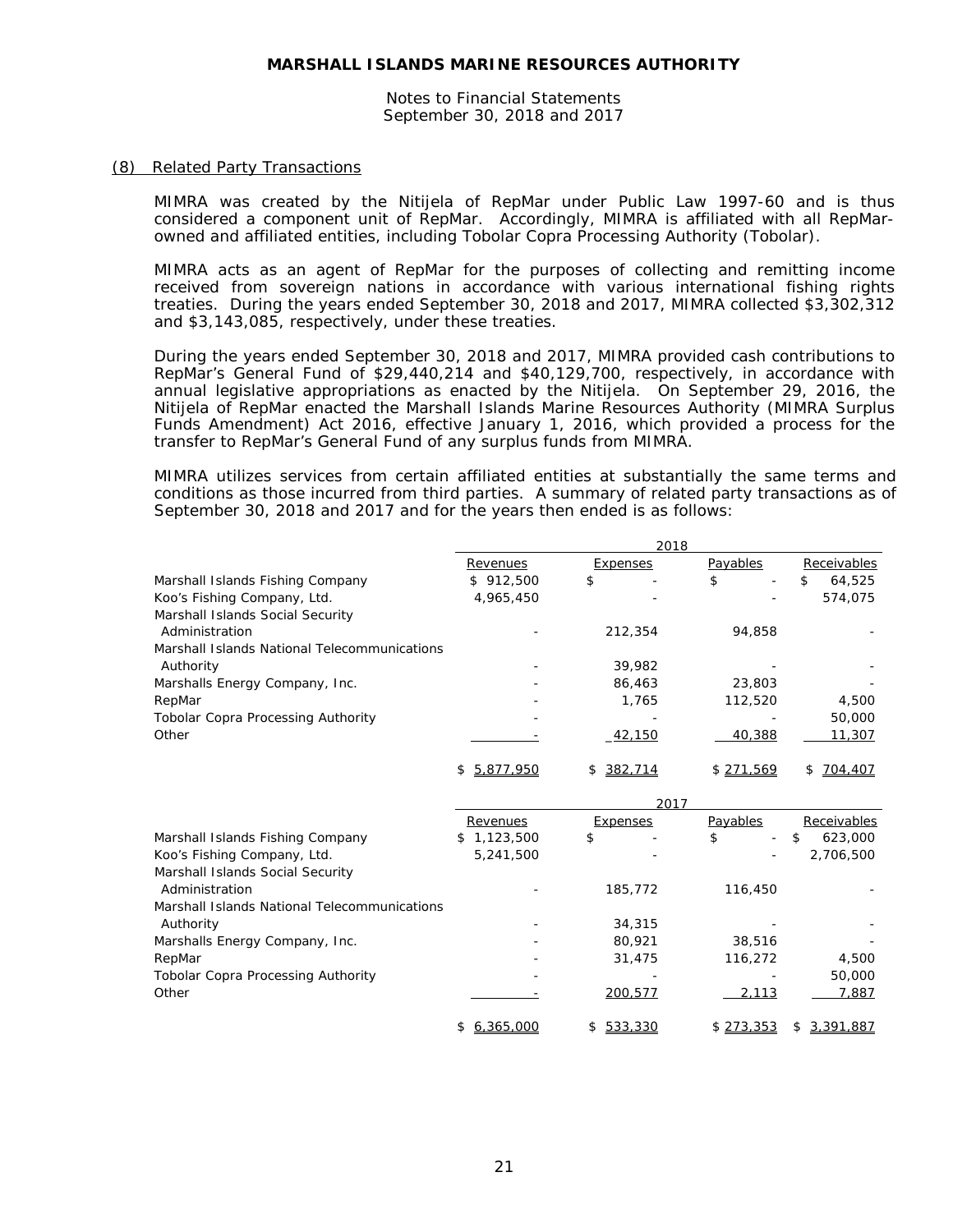Notes to Financial Statements September 30, 2018 and 2017

# (8) Related Party Transactions, Continued

In 2013, MIMRA advanced \$100,000 to Tobolar for the purpose of assisting in funding the purchase of copra. The advance is uncollateralized and is non-interest bearing and is due and payable by Tobolar from the proceeds of oil sales. As of September 30, 2018 and 2017, \$50,000 remains uncollected and due from Tobolar.

MIMRA occupies certain office space and uses properties belonging to RepMar at no cost. No lease agreements have been executed to formalize these arrangements and no rental payments are anticipated. The fair value of these contributions is presently not determinable. Accordingly, the contributed use of facilities has not been recognized as revenue and expenses in the accompanying financial statements.

#### (9) Financing

#### World Bank

In 2014, the World Bank approved funding to support the Pacific Islands Regional Oceanscape Program (PROP), a regional program of operations to strengthen the management of fisheries in the Pacific Islands. Various components and activities of the PROP are to be financed by the International Development Association (IDA) and the Global Environment Facility (GEF) Program. On June 26, 2015, MIMRA entered into a subsidiary agreement with RepMar for the purposes of executing the objectives of the PROP.

During the years ended September 30, 2018 and 2017, MIMRA received \$363,370 and \$529,761, respectively, from the World Bank in the form of financial support from IDA (Grant ID 0170) to support implementation of strengthening the shared management of selected Pacific Island oceanic and coastal fisheries, and the critical habitats upon which they depend. In addition, MIMRA received \$104,536 and \$113,178, respectively, from the World Bank in the form of financial support from GEF (TF 18606). A summary of these grant activities is as follows:

|                                                                                                                                                   | 2018                                   | 2017                                     |
|---------------------------------------------------------------------------------------------------------------------------------------------------|----------------------------------------|------------------------------------------|
| IDA Grant ID 0170:<br>Balance at beginning of the year<br>Grant funds received during the year<br>Grant expenses incurred during the year         | 609,365<br>\$<br>363,370<br>(305, 815) | 443.151<br>\$<br>529,761<br>(363, 547)   |
| Balance at end of the year                                                                                                                        | 666,920<br>S.                          | S<br>609,365                             |
| <b>GEF Grant TF 18606:</b><br>Balance at beginning of the year<br>Grant funds received during the year<br>Grant expenses incurred during the year | (56,083)<br>\$<br>104,536<br>(51, 095) | (10, 102)<br>\$<br>113,178<br>(159, 159) |
| Balance at end of the year                                                                                                                        |                                        | (56.083                                  |

Management is of the opinion that the proceeds from the IDA and GEF grants have been expended in accordance with intended purposes specified in the respective grant agreements.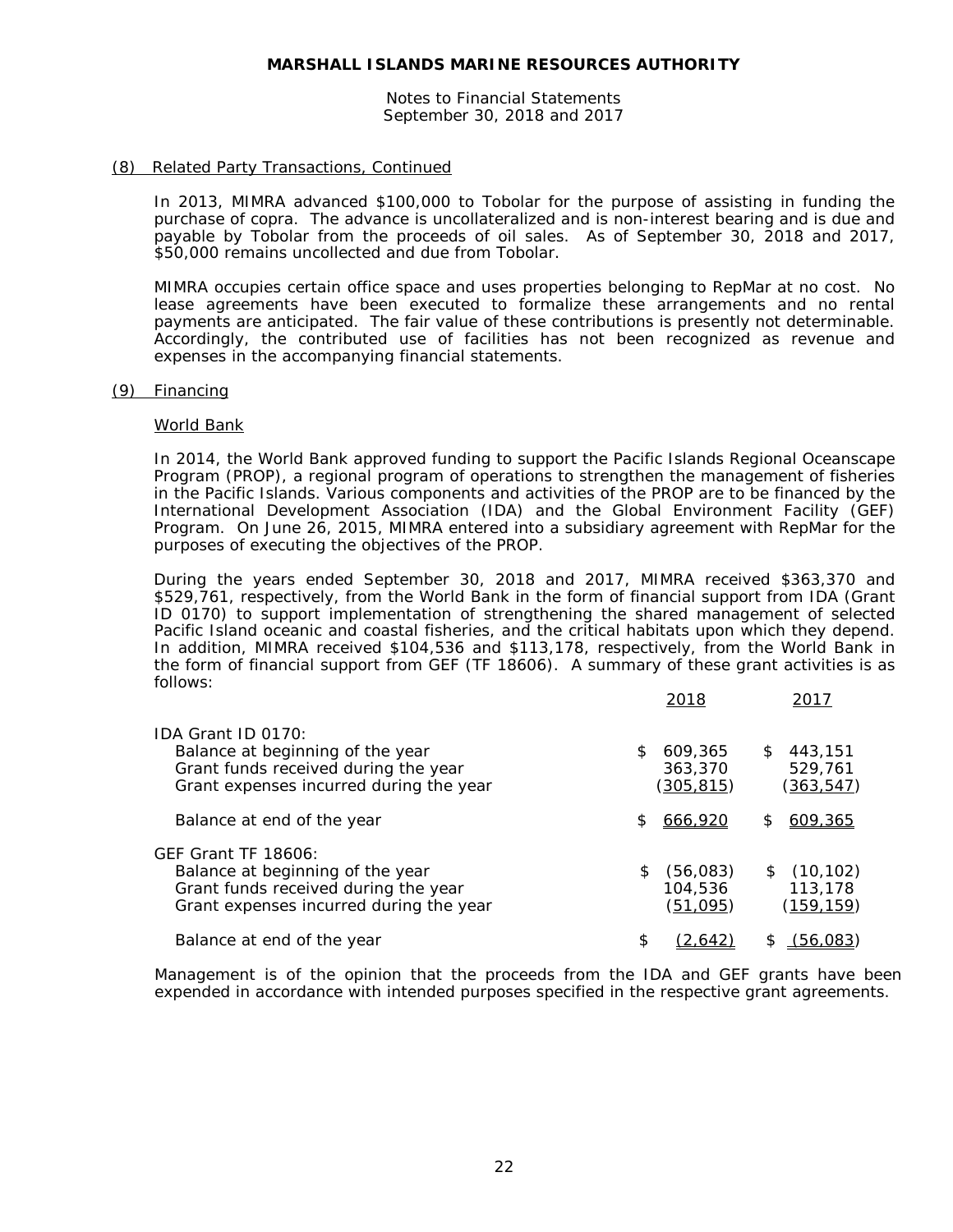Notes to Financial Statements September 30, 2018 and 2017

#### (9) Financing, Continued

#### The Nature Conservancy

In 2017, The Nature Conservancy, a District of Columbia non-profit corporation agreed to make a cooperative grant to RepMar, under the administration of MIMRA, whereby the parties will work together to improve the financial and environmental performance of the RMI's longline tuna fishery. The grant will be for a term of two years. A summary of grant activities follows:

|                                                                                                                     | 2018                          |                    |
|---------------------------------------------------------------------------------------------------------------------|-------------------------------|--------------------|
| Balance at beginning of the year<br>Grant funds received during the year<br>Grant expenses incurred during the year | 32,855<br>25,000<br>(25, 300) | 75,000<br>(42,145) |
| Balance at end of the year                                                                                          | 32,555                        | 32,855             |

#### Chinese Taipei Trust Fund

In 2017, MIMRA received joint assistance from Pacific Community and Forum Fisheries Agency to improve data collection by the Observers and management. The purpose of the assistance is to build technical capacity at MIMRA for the efficiency of the National Observer Program. On July 10, 2017, MIMRA received \$49,940 from Chinese Taipei Trust Fund (CTTF) who approved the funding of the project. A summary of grant activities follows:

|                                                                                                                     | 2018              | 2017   |
|---------------------------------------------------------------------------------------------------------------------|-------------------|--------|
| Balance at beginning of the year<br>Grant funds received during the year<br>Grant expenses incurred during the year | 49.940<br>(6,635) | 49.940 |
| Balance at end of the year                                                                                          | 43,305            | 49.940 |

#### (10) PNA Office

The PNA was established by eight sovereign nations (Federated States of Micronesia, Marshall Islands, Kiribati, Tuvalu, Solomon Islands, Nauru, Papua New Guinea, and Palau) in 1982. The PNA Office was established as a quasi-governmental organization in Majuro as the Head Office of the PNA and is responsible for administering of the VDS program, including collection of revenues associated with this program. During the years ended September 30, 2018 and 2017, MIMRA recognized revenues related to the VDS program of \$25,842,384 and \$25,389,600, respectively. As of September 30, 2018 and 2017, receivables due from the PNA Office associated with VDS revenues amounted to \$5,804,788 and \$4,827,383, respectively. During the years ended September 30, 2018 and 2017, MIMRA incurred administrative fees of \$69,893 and \$77,978, respectively, associated with administration of the VDS program by the PNA Office.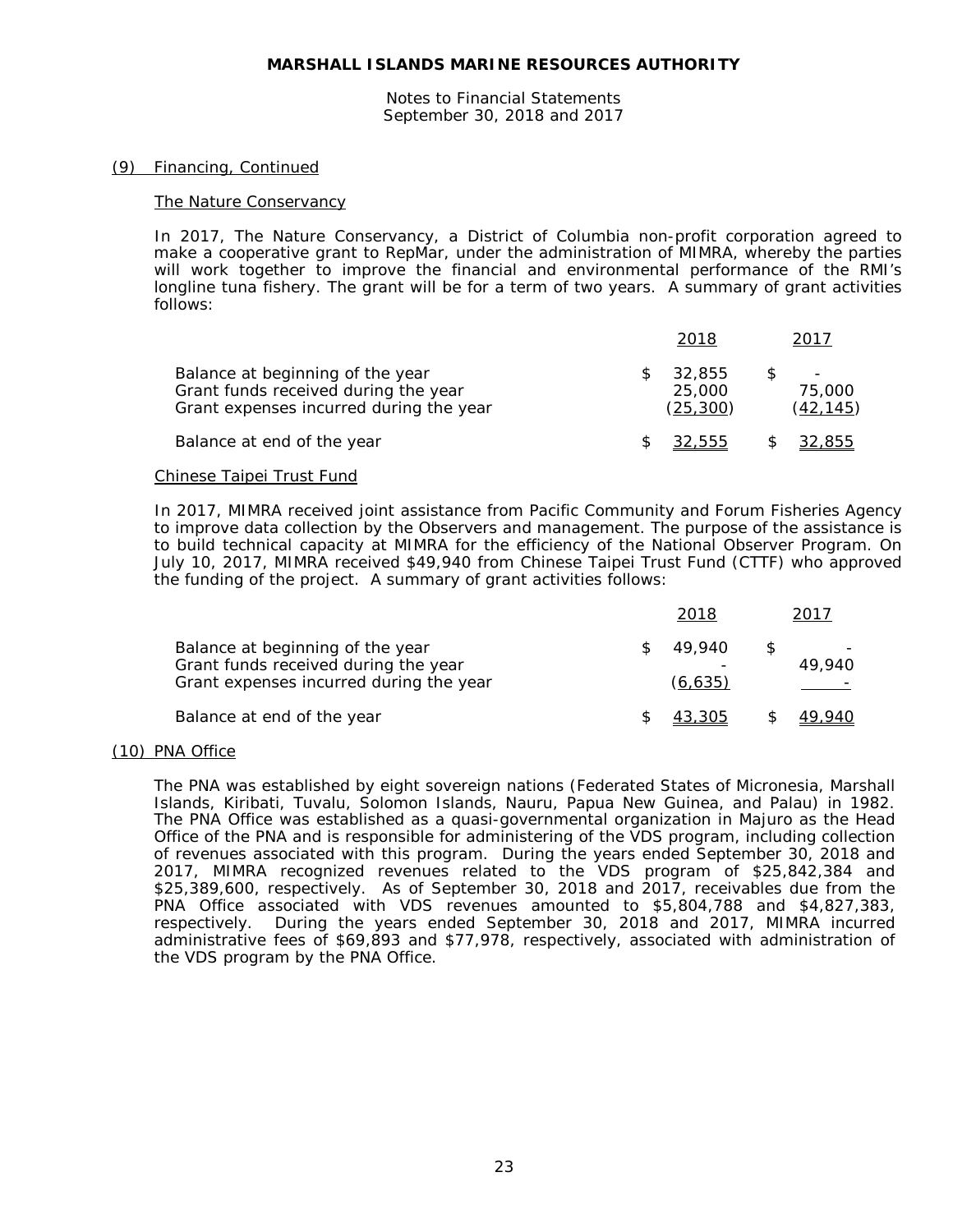Notes to Financial Statements September 30, 2018 and 2017

#### (11) Commitments

#### Lease Commitments

MIMRA has assumed payment obligations under certain ground leases, which were previous obligations of RepMar's Ministry of Culture and Internal Affairs. In addition, MIMRA assumed the obligation for a ground lease, which was previously the obligation of an unrelated party. These ground leases have original terms ranging from five to twenty-five years, expiring in 2019 through 2037.

In 2016, MIMRA also purchased a building for the PNA Office and assumed obligation for an attendant lease, which expires in 2037 (see note 5).

Total future minimum lease payments for subsequent years ending September 30, are as follows:

| Year ending   |              |
|---------------|--------------|
| September 30, |              |
|               |              |
| 2019          | \$<br>34,729 |
| 2020          | 32,407       |
| 2021          | 22,543       |
| 2022          | 22,259       |
| 2023          | 22,259       |
| 2024 - 2028   | 34,229       |
| 2029 - 2033   | 33,225       |
| 2034 - 2037   | 25,702       |
|               | \$227,353    |

MIMRA has entered into lease agreements expiring over various years through December 15, 2022. Future minimum lease income for the subsequent years ending September 30 is as follows:

| Year ending<br>September 30, |          |
|------------------------------|----------|
|                              |          |
| 2019                         | \$20,265 |
| 2020                         | 20,265   |
| 2021                         | 16,098   |
| 2022                         | 8.778    |
|                              | \$65.40  |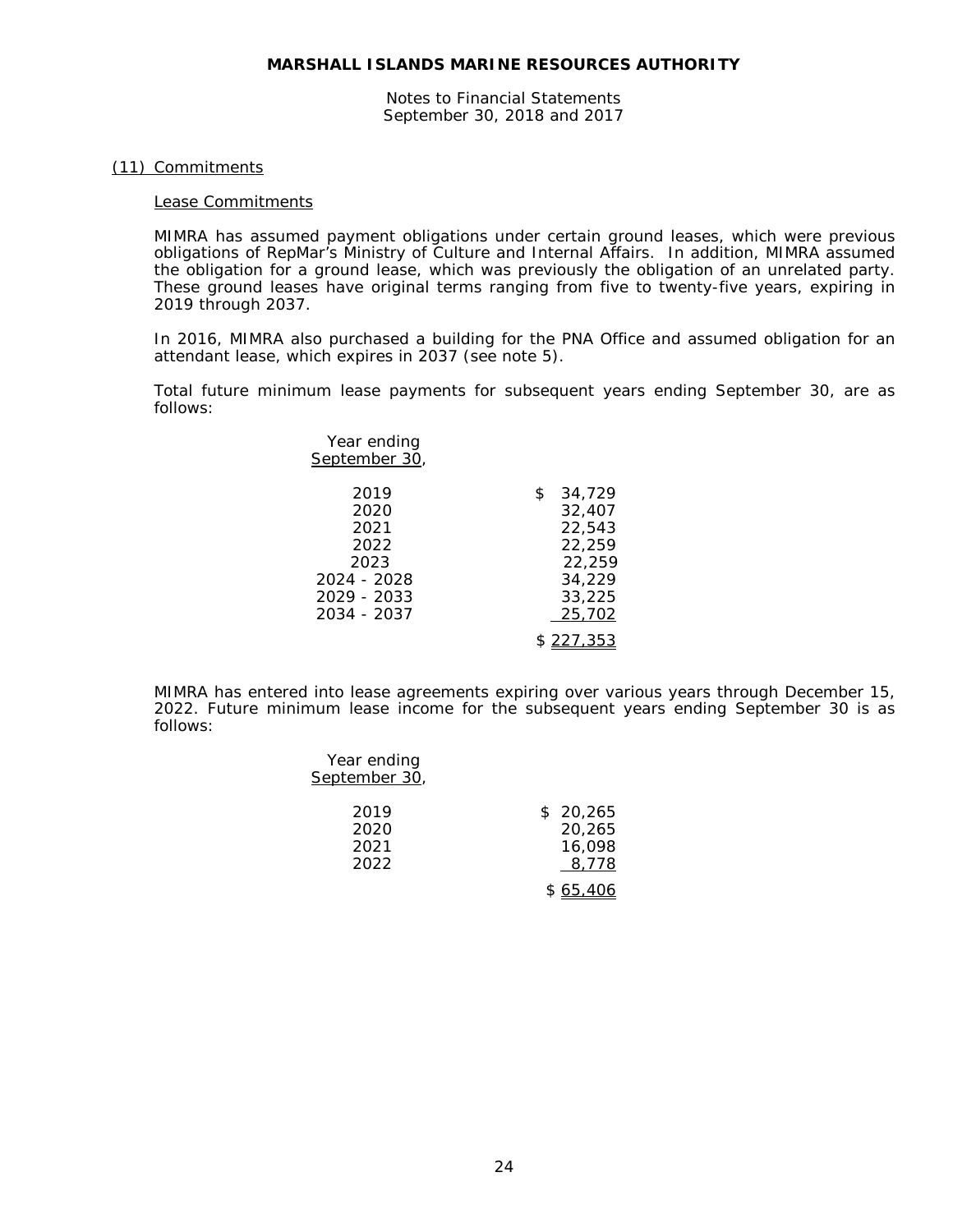

Deloitte & Touche LLP 361 South Marine Corps Drive Tamuning, GU 96913-3973 USA

Tel: +1 (671) 646-3884 Fax:  $+1$  (671) 649-4265

www.deloitte.com

#### **INDEPENDENT AUDITORS' REPORT ON INTERNAL CONTROL OVER FINANCIAL REPORTING AND ON COMPLIANCE AND OTHER MATTERS BASED ON AN AUDIT PERFORMED IN ACCORDANCE WITH** *GOVERNMENT AUDITING STANDARDS*

Board of Directors Marshall Islands Marine Resources Authority:

We have audited, in accordance with auditing standards generally accepted in the United States of America and the standards applicable to financial audits contained in *Government Auditing Standards* issued by the Comptroller General of the United States, the financial statements of Marshall Islands Marine Resources Authority (MIMRA), which comprise the statement of net position as of September 30, 2018, and the statements of revenues, expenses and changes in net position and of cash flows for the year then ended, and the related notes to the financial statements, and have issued our report thereon dated June 5, 2019.

# **Internal Control Over Financial Reporting**

In planning and performing our audit of the financial statements, we considered MIMRA's internal control over financial reporting (internal control) to determine the audit procedures that are appropriate in the circumstances for the purpose of expressing our opinion on the financial statements, but not for the purpose of expressing an opinion on the effectiveness of MIMRA's internal control. Accordingly, we do not express an opinion on the effectiveness of MIMRA's internal control.

A *deficiency in internal control* exists when the design or operation of a control does not allow management or employees, in the normal course of performing their assigned functions, to prevent, or detect and correct, misstatements on a timely basis. A *material weakness* is a deficiency, or a combination of deficiencies, in internal control such that there is a reasonable possibility that a material misstatement of the entity's financial statements will not be prevented, or detected and corrected on a timely basis.

Our consideration of internal control was for the limited purpose described in the first paragraph of this section and was not designed to identify all deficiencies in internal control that might be material weaknesses or significant deficiencies. Given these limitations, during our audit we did not identify any deficiencies in internal control that we consider to be material weaknesses. However, material weaknesses may exist that have not been identified.

# **Compliance and Other Matters**

As part of obtaining reasonable assurance about whether MIMRA's financial statements are free from material misstatement, we performed tests of its compliance with certain provisions of laws, regulations, contracts, and grant agreements, noncompliance with which could have a direct and material effect on the determination of financial statement amounts. However, providing an opinion on compliance with those provisions was not an objective of our audit, and accordingly, we do not express such an opinion. The results of our tests disclosed no instances of noncompliance or other matters that are required to be reported under *Government Auditing Standards*.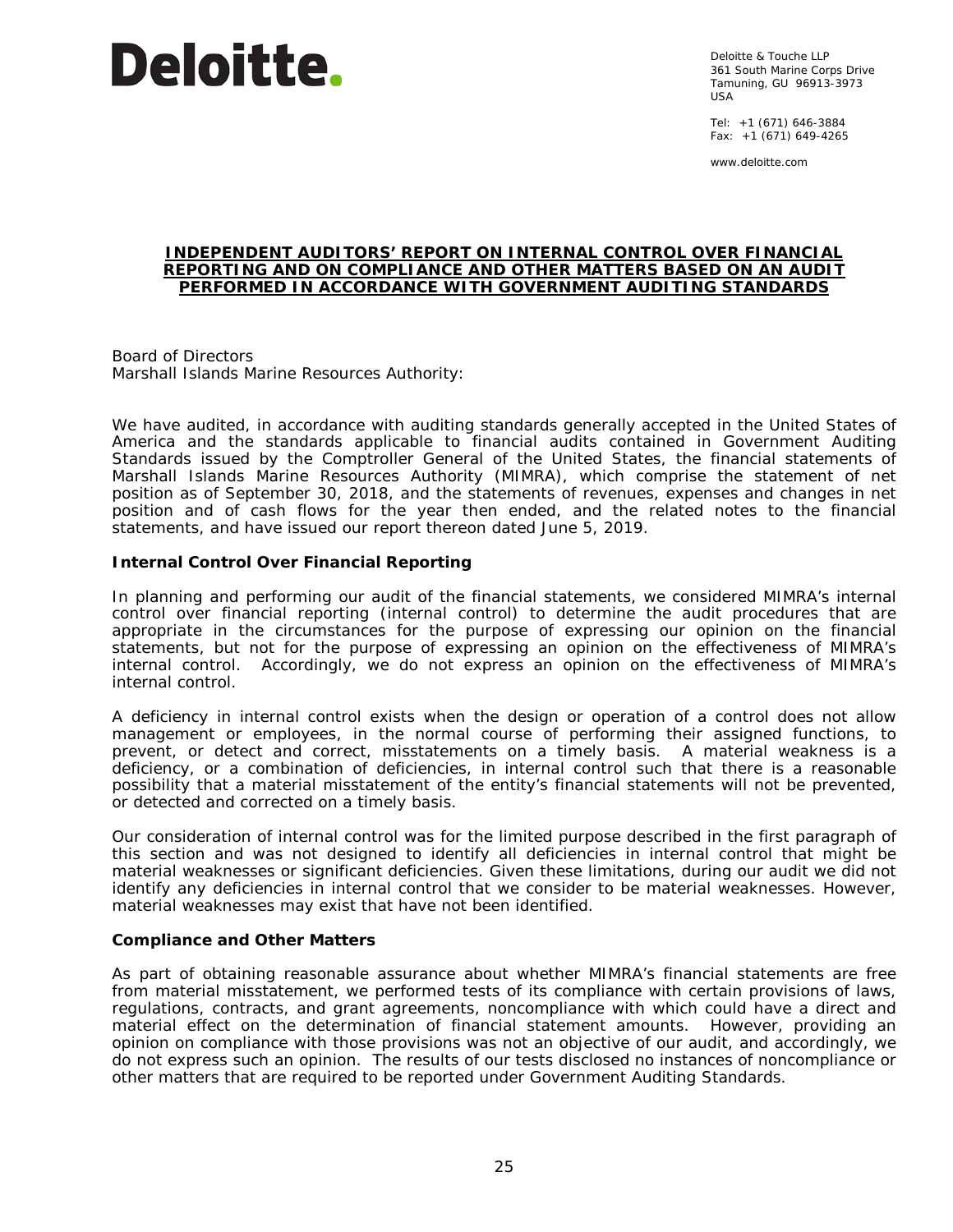# **Deloitte.**

# **Purpose of this Report**

The purpose of this report is solely to describe the scope of our testing of internal control and compliance and the result of that testing, and not to provide an opinion on the effectiveness of MIMRA's internal control or on compliance. This report is an integral part of an audit performed in accordance with *Government Auditing Standards* in considering MIMRA's internal control and compliance. Accordingly, this communication is not suitable for any other purpose.

loite Wackell

June 5, 2019